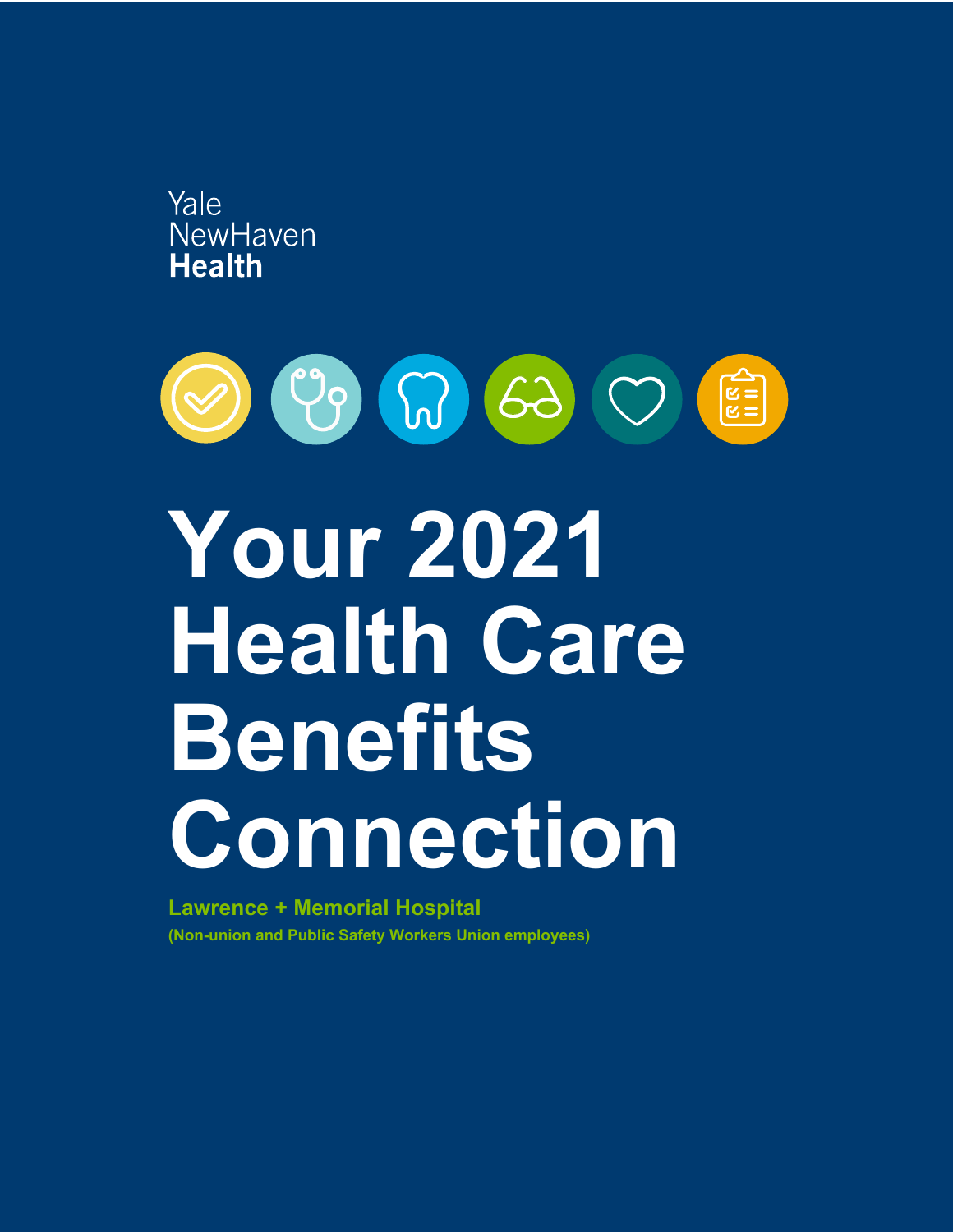## What's Inside

| Yale New Haven Health System (YNHHS) Medical Plan  9 |
|------------------------------------------------------|
|                                                      |
|                                                      |
|                                                      |
|                                                      |
|                                                      |
|                                                      |
|                                                      |
|                                                      |
|                                                      |
|                                                      |
|                                                      |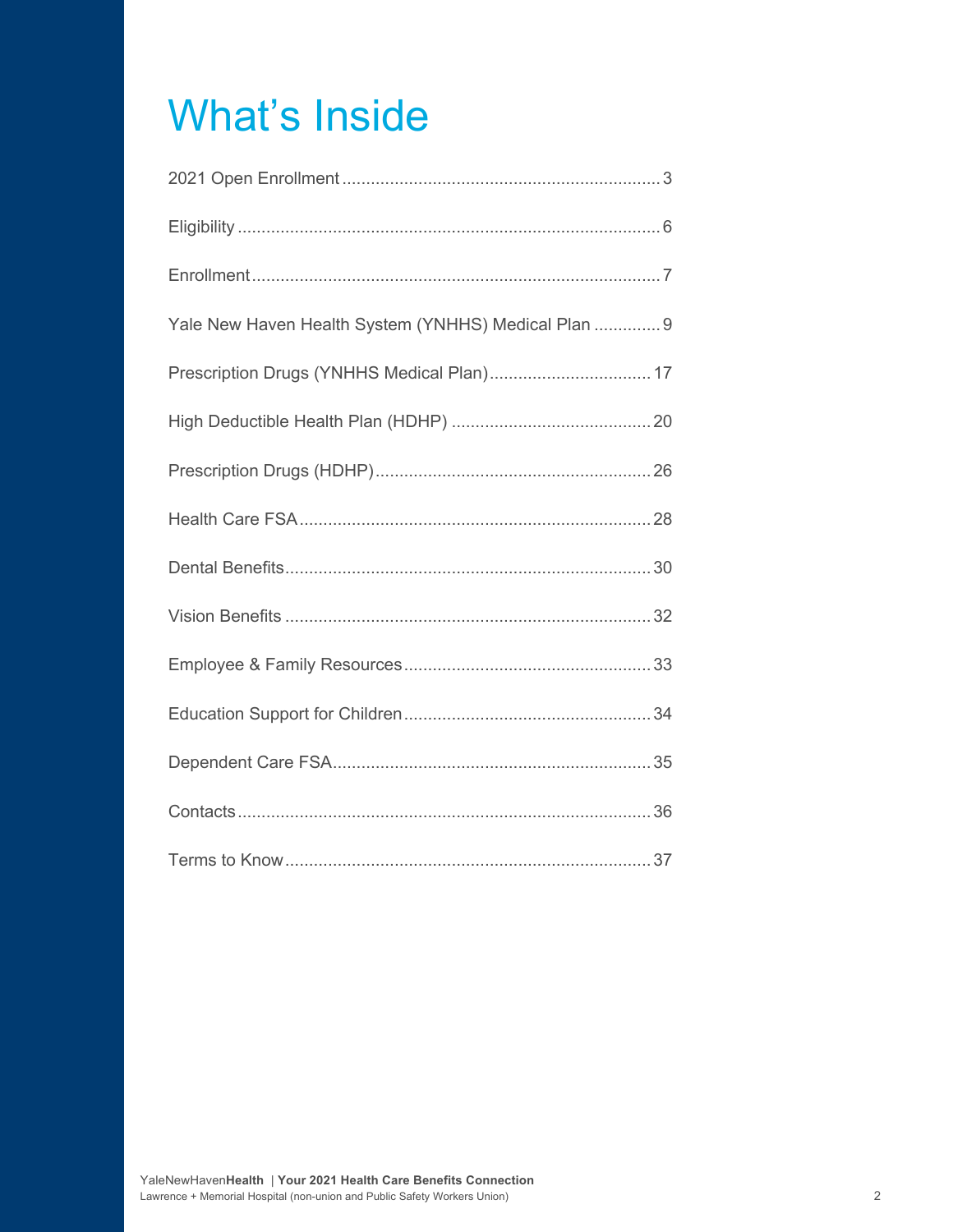

## 2021 Open Enrollment

## Enroll October 26 – November 6 by 5 p.m.

Open enrollment is your once-a-year opportunity to make changes to your benefits so they continue to be the right fit for you and your family. Outside of experiencing a qualifying life event, it's the only time you can change plans or add or remove dependents.

Please take a moment to review what you need to know about what's new and changing for 2021—in particular, the new medical plan option and new Signature provider network you'll have beginning January 1 if you elect the YNHHS Medical Plan. You'll also find minor changes to other plans. It's important that you understand all these changes and what they mean for you going forward.

If you don't enroll by 5 p.m. on November 6:

- You will not have a Health Care or Dependent Care Flexible Spending Account for 2021.
- You will be unable to contribute to the Health Savings Account in 2021.
- You and any dependents currently on your plan will have the same medical, dental, and vision coverage for 2021.
- If you waived coverage for 2020, your coverage will be waived for 2021.

### Enrollment questions?

HRConnect has the answers. Call Monday–Friday, 7:30 a.m.–5 p.m. ET 844-543-2147 Enroll now: ynhhsbenefits.com

## What You Need to Know

#### **What's New and Changing for 2021**

- **The Medical Plan.** Beginning January 1, there is a new medical option: the **YNHHS Medical Plan**. It is offered in addition to the High-Deductible Health Plan with Health Savings Account or Health Reimbursement Account. The **YNHHS Medical Plan** connects you to the world-class care our facilities and affiliated physicians offer at reduced copays. You can also choose to get care through the Anthem Century Preferred Network or from out-of-network providers.
- Under the new plan:
	- You'll pay less for care when you use YNHHS providers and facilities in the Signature network. You'll pay no deductible or coinsurance—just copays.
	- If you choose to use an Anthem network provider, you'll first have to meet a \$3,500 (individual)/\$7,000 (family) deductible before the plan begins to share some of the costs. After you meet your deductible, you'll pay a copay or coinsurance for services.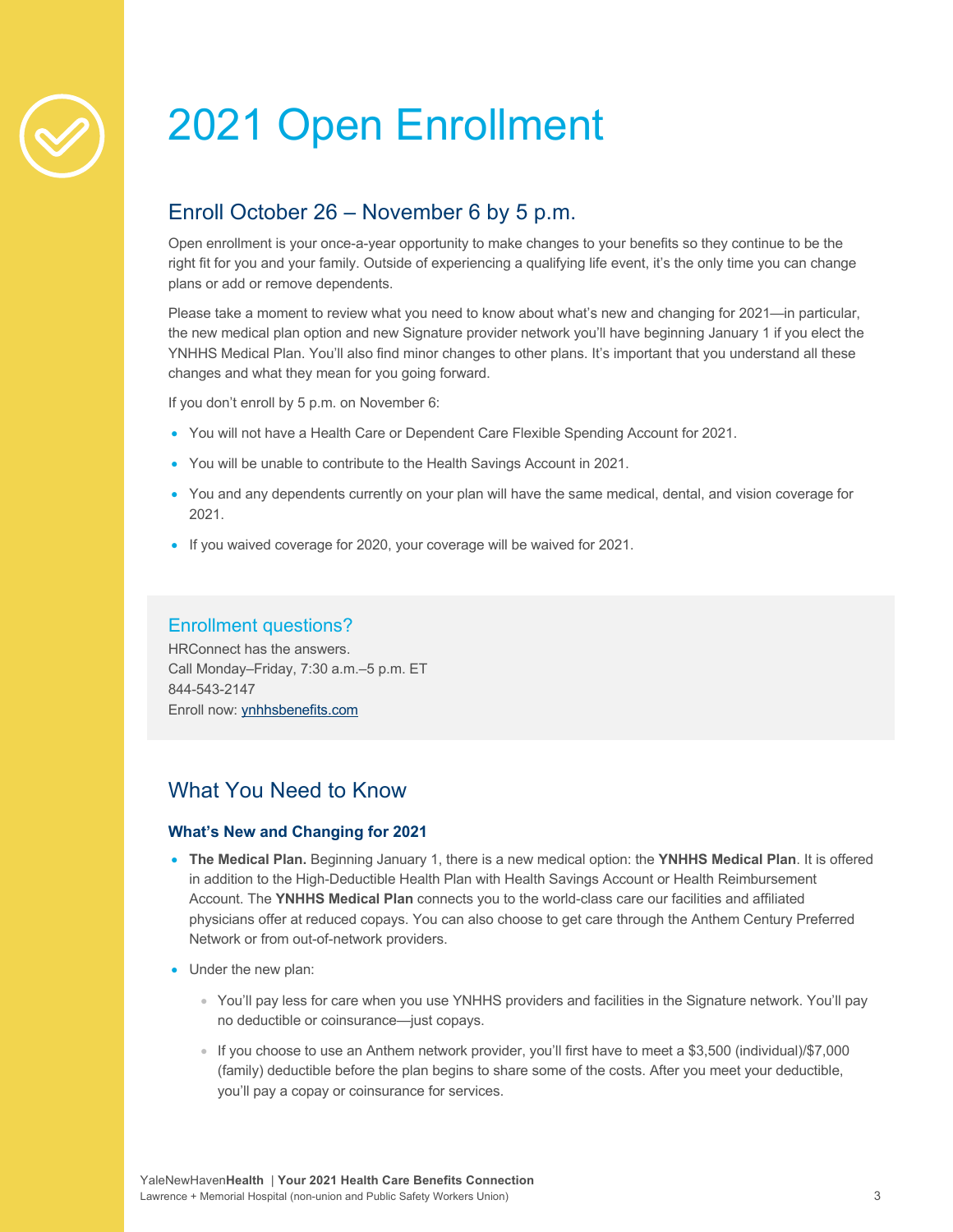

- You'll need to meet only one combined annual out-of-pocket maximum for medical and prescription drugs.
- **If you're enrolling in the new YNHHS Medical Plan,** you'll also be enrolled in the *living***wellCARES** care management program. During enrollment, you'll have the opportunity to opt out of this program.
- **HSA contribution limits will increase** to \$3,600 if you have individual coverage, and \$7,200 if you cover others, too. If you're age 55 or older, you can save an additional \$1,000 in catch-up contributions.
- The Dependent Care and Health Care FSA administrator will change from PayFlex to HSA Bank beginning January 1, 2021.
- **Dependent Care FSA.** You have until December 31, 2020, to submit 2020 claims through PayFlex. After January 1, you will submit claims for 2021 expenses through HSA Bank.
- Health Care FSA. Up to \$550 of unused funds will automatically roll into 2021. Claims for expenses incurred between now and **December 31, 2020**, should be submitted through **PayFlex by March 31**, **2021.** After January 1, you will submit claims for 2021 expenses through HSA Bank. Your roll over funds, if applicable, will be available after April 1, 2021.

## What You Need to Do

- Review this information for your medical, dental, and vision plan options, and consider how your needs may be different for 2021.
- Add or remove dependents, as needed.
- Make your Dependent Care Flexible Spending Account and/or Health Care Flexible Spending Account contribution elections for 2021.
- Enroll to make your benefit elections for 2021. You can return to the enrollment site at any time to change your elections between October 26 and November 6 at 5 p.m. ET.
- Print a copy of your enrollment confirmation and keep it for your records.

### Things to Keep In Mind

- **Use your Dependent Care FSA funds by December 31** or you'll lose them. Balances do *not* roll over to 2021.
- **If you have a Health Care FSA, you can roll over up to \$550 for 2021**, but you'll forfeit any balance above that. Reminder: You have until March 31, 2021, to submit claims for 2020 through PayFlex.
- **Don't skimp on care.** Although you may be tempted to put off a doctor's visit, it's always better to get care sooner rather than later. Use your telehealth benefit to get the care you need, when you need it—without leaving home.
- **Plan for the unexpected** by providing additional financial security for your family. Through YNHHS voluntary benefits, you can purchase group hospital indemnity insurance and group critical illness insurance at prices that are typically below market rates. You can also enroll in auto/home, pet insurance, and identity protection any time of the year.
- **It's a good idea to review your life insurance beneficiaries** every year, and make changes, as needed.
- **If you or your dependents have student loan debt,** you may want to consider the Common Bond Student Loan Refinancing program. It's a new offering for 2021.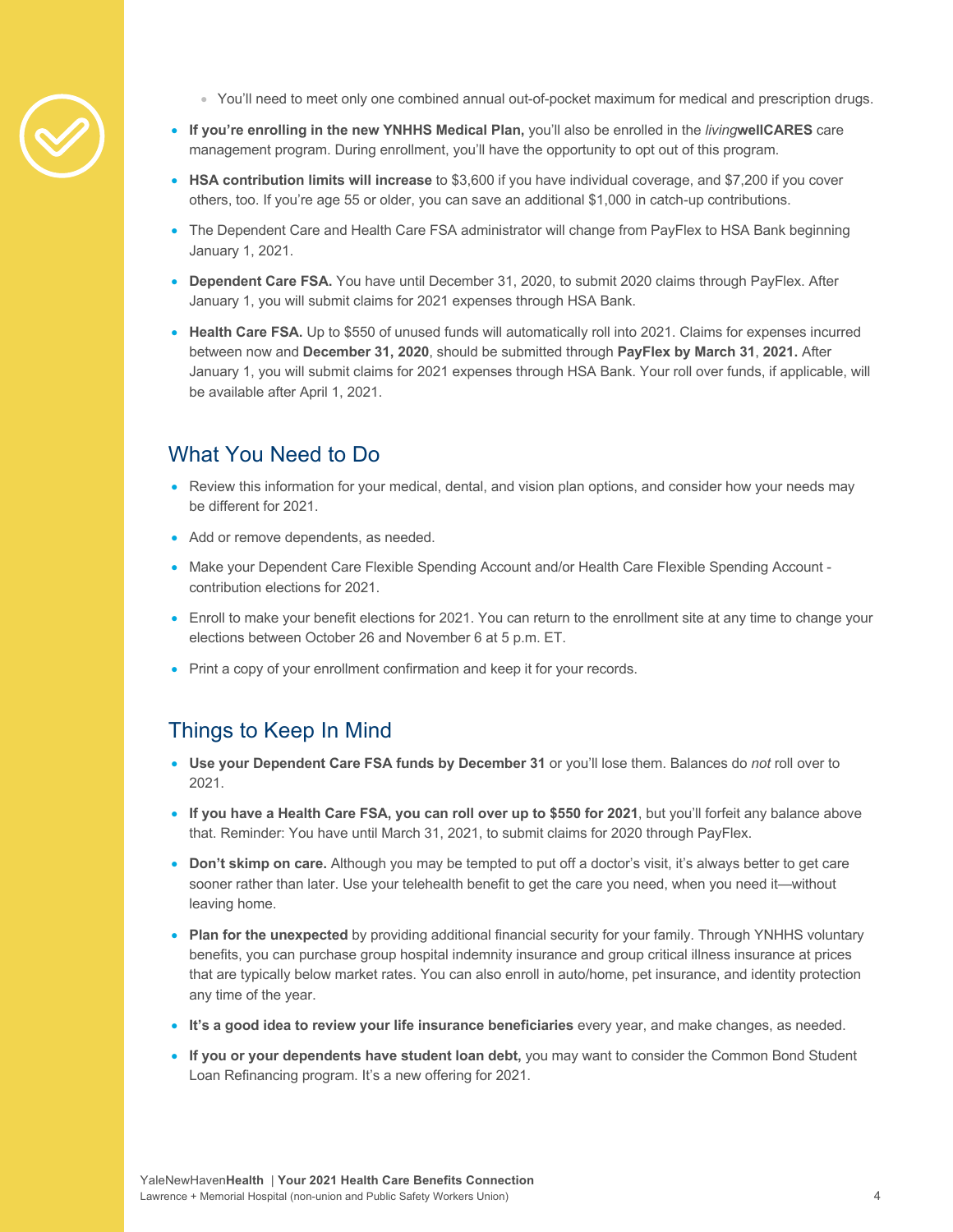

## If You Take No Action During Open Enrollment

- You will be unable to contribute to a Health Care or Dependent Care FSA or to the Health Savings Account (HSA) in 2021.
- You and any dependents you currently cover (if eligible) will be automatically enrolled in the same medical, dental, and vision plans you had in 2020.
- If you waived plan coverage in 2020, your coverage will remain waived in 2021.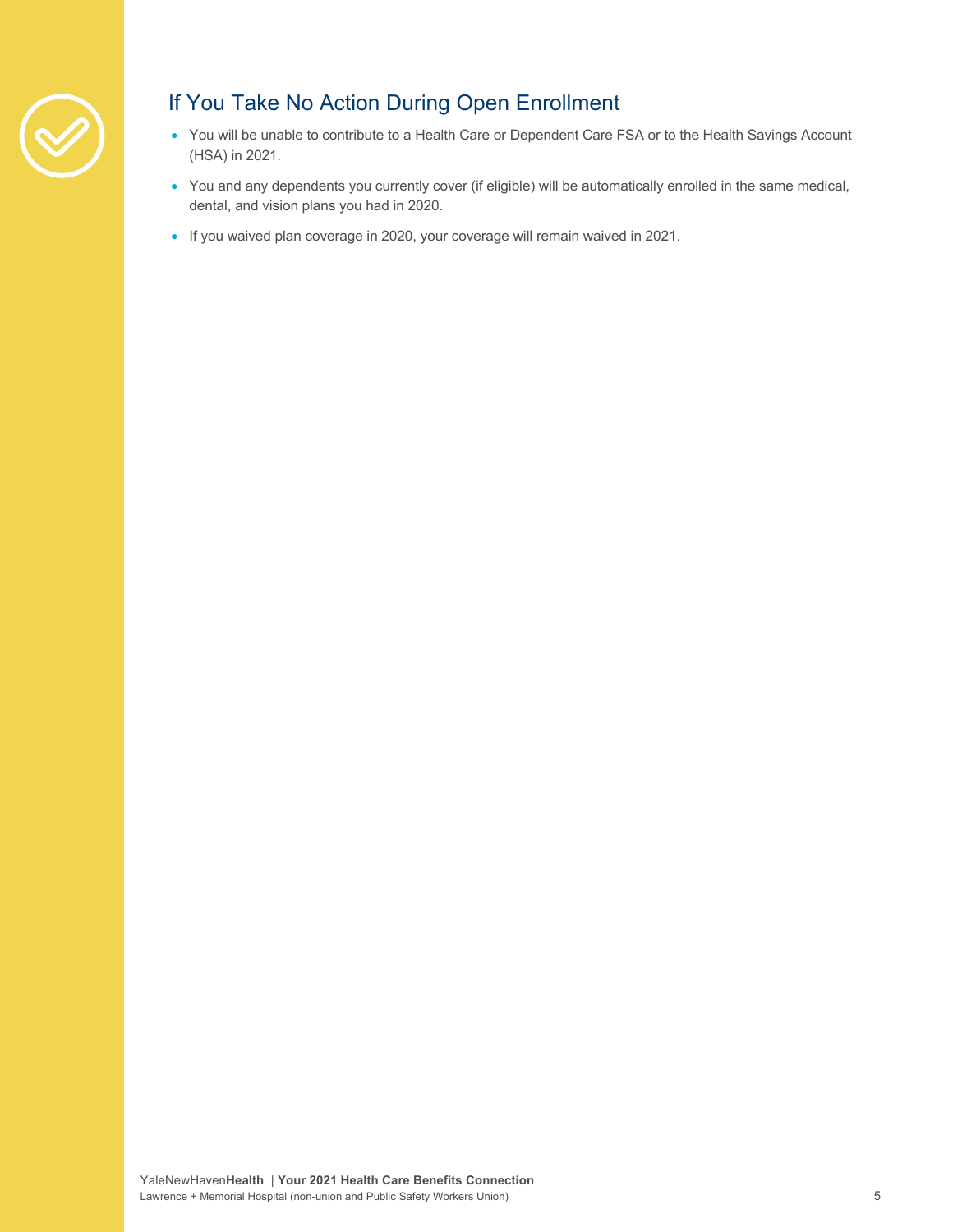

## **Eligibility**

#### **WHAT YOU NEED TO KNOW**

If you're eligible for benefits, you can enroll yourself, your spouse or domestic partner, and/or your dependent children in medical, prescription drug, dental, and vision coverage—plus other voluntary and financial benefits. Your benefits are effective on your first day of employment or the day you become benefits-eligible.

## Who's Eligible for Coverage

You're eligible for benefits if you're a regular, full-time employee (36 or more hours per week) or a benefits-eligible part-time employee (generally 20–35 hours per week) of Lawrence + Memorial Hospital (non-union and Public Safety Workers Union). **Note:** Under the YNHHS Medical Plan, eligibility is a minimum of 24 hours per week, and domestic partners are not covered.

If you're eligible, you can also enroll:

- Your legal spouse
- Your domestic partner
- Your dependent children under age 26:
	- Biological children
	- Stepchildren
	- Adopted children, including those placed for adoption
	- Foster children
	- Any children for whom you are responsible per a court order
- Your dependent children over age 26, if fully dependent on you for support due to a disability and covered by you prior to age 26

#### **Supporting documentation required for dependents**

To enroll your dependents, you'll need to provide applicable supporting documentation such as a marriage certificate, birth certificate, court order, or federal income tax return. For details, visit HRConnect.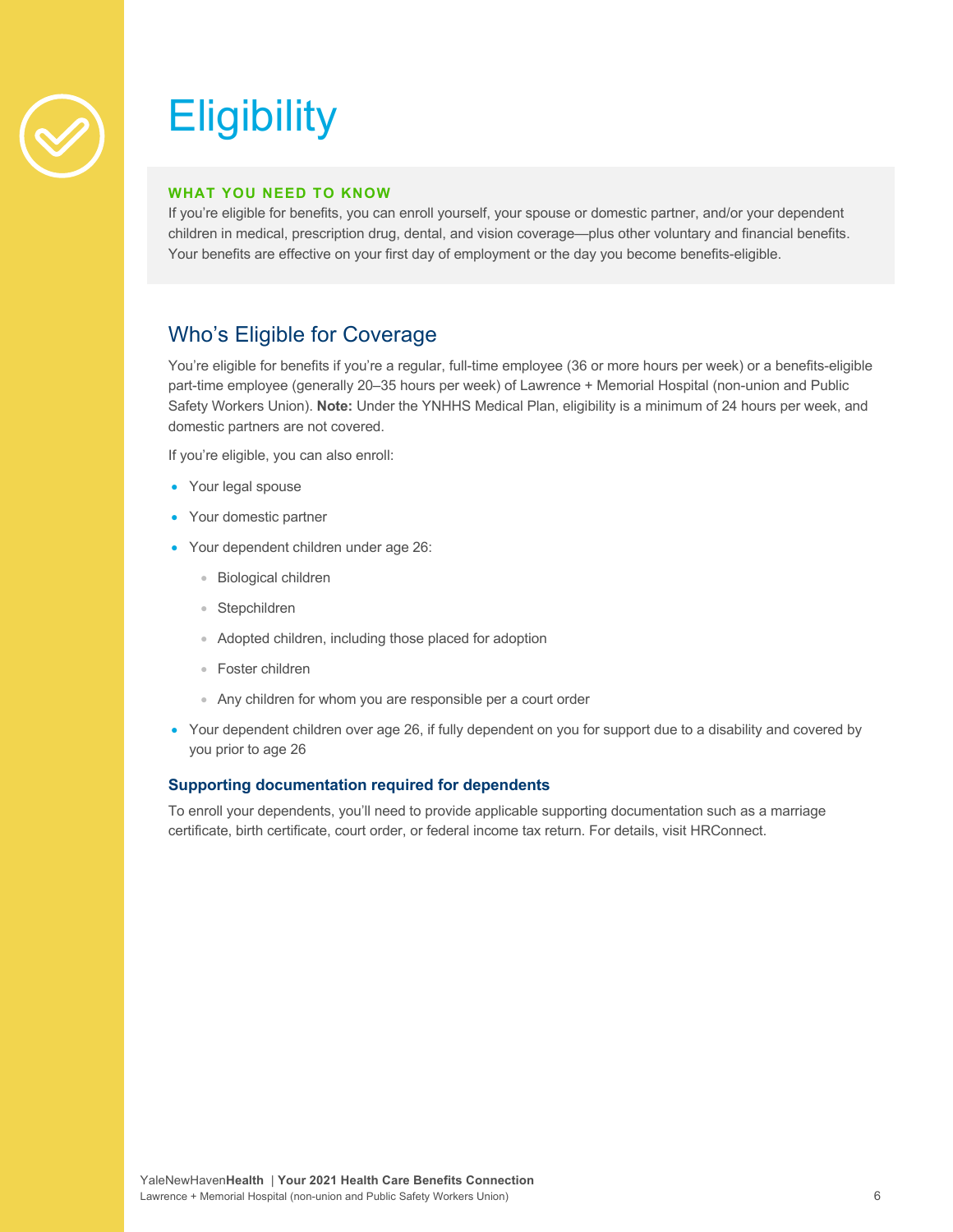

## **Enrollment**

### What you need to know

As a new employee, you must enroll in benefits within 30 days, or you and your dependents will have no medical, prescription drug, dental, or vision coverage. You'll have to wait until the next open enrollment period to elect these benefits, unless you experience a qualifying life event.

Don't forget—you'll need supporting documentation to enroll your dependents.

## When to Enroll

Enroll for the following benefits within 30 days of your first day on the job, during the annual open enrollment period, or within 31 days of experiencing a qualifying life event:

- Medical coverage
- Limited-Purpose Health Care Flexible Spending Account
- Prescription drug coverage
- Group legal plan (voluntary benefit)
- Dental coverage
- Hospital indemnity coverage (voluntary benefit)
- Vision coverage
- Group critical illness insurance (voluntary benefit)

Enroll at any time for:

- Auto and home insurance (voluntary benefit)
- Pet insurance (voluntary benefit)
- Identity protection (voluntary benefit)
- Student loan refinancing program (voluntary benefit)

Learn more about the voluntary benefits you can choose. To enroll, call 866-874-2837 or visit the voluntary benefits website (ynhhsvoluntarybenefits.com)

## When Changes Are Allowed

After you enroll, you can make changes only during annual open enrollment or within 31 days of experiencing a qualifying life event:

- Marriage
- **Divorce**
- Childbirth/adoption
- Coverage loss or gain

You must submit documentation that supports the event.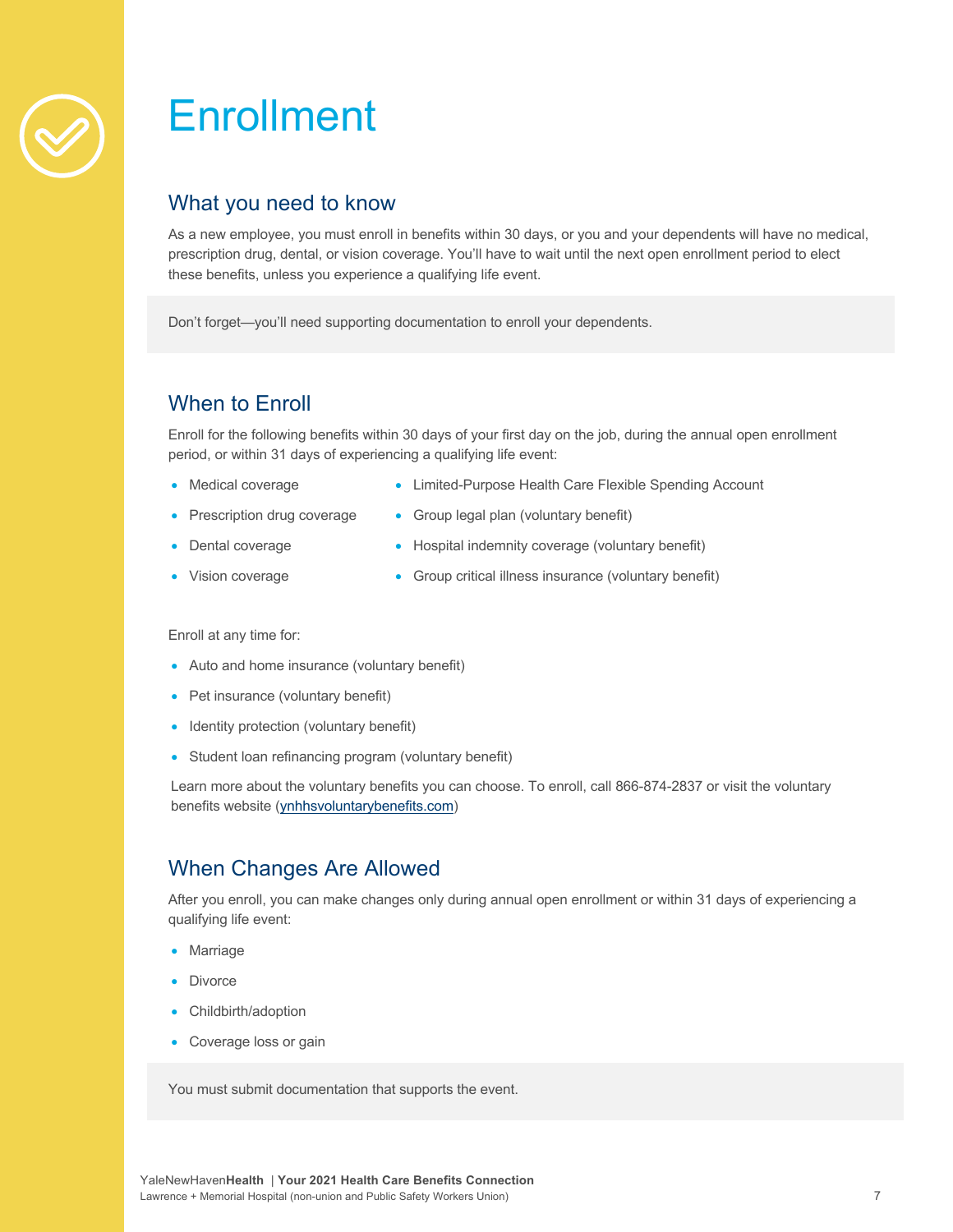

## How to Enroll

To enroll or make changes to your benefits, visit bswift (www.ynhhsbenefits.com), our secure, online enrollment website. You'll be prompted to enter your YNHHS username and password. If you run into problems, call HRConnect at **844-543-2147**.

Need more info first? You'll find details at HRConnect (ynhhs.org/hrconnect).

#### **MEDICAL PLAN OPTIONS: WHAT YOU NEED TO KNOW**

You have two medical plan options: The new YNHHS Medical Plan or a High-Deductible Health Plan (HDHP) with Health Savings Account or Healthcare Reimbursement Account. As explained in the following sections, both plans are administered by Anthem Blue Cross and Blue Shield and offer in- and out-of-network options for care. You may choose to waive medical coverage if you're covered by another plan or your spouse is a YNHHS employee.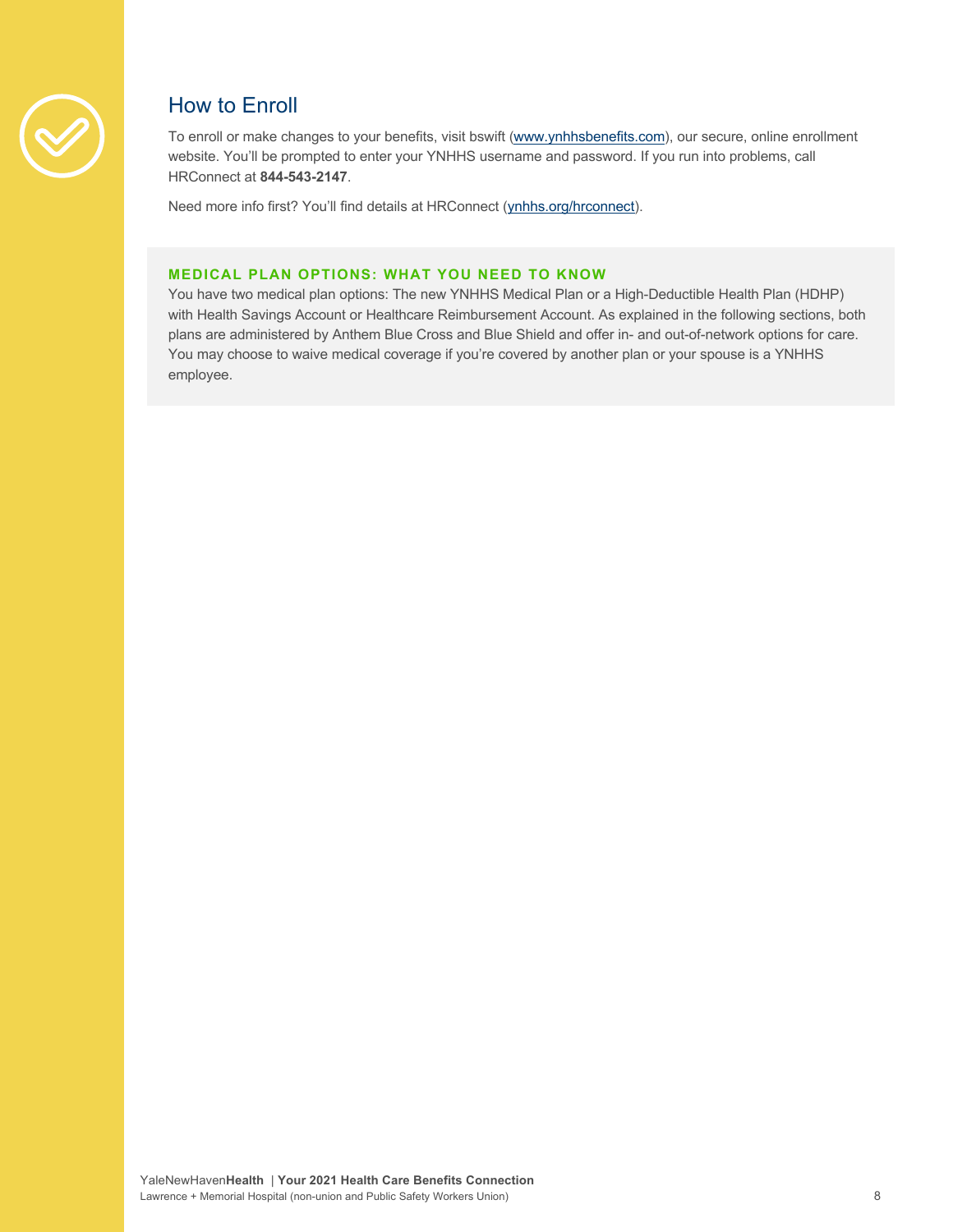## Yale New Haven Health System (YNHHS) Medical Plan

### YNHHS Medical Plan—**New Plan for 2021!**

#### **WHAT YOU NEED TO KNOW**

New for 2021, the YNHHS Medical Plan connects you to the world-class care provided by our new Signature networks of facilities and providers. Of course, you can also use Anthem PPO or out-of-network providers, but you'll usually pay more if you do. The medical plan is administered by Anthem Blue Cross and Blue Shield.

#### Connect with YNHHS Provider

The Signature network includes: YNHHS facilities/hospitals, PCP's from NEMG, Community Medical Group (CMG), Yale Medicine (YM), WestMed in CT, Trinity Health of New England hospitals and affiliated physicians. Also included are specialists from YM, NEMG, CMG and Trinity Health, and those credentialed at YNHHS.

### How the Plan Works

The new YNHHS Medical Plan is designed to help keep you and your family healthy. Used in tandem with your other benefits—including care and condition management and coaching services—it's here to support you when you need care.

- You'll pay nothing for preventive care—including some preventive tests and prescription medications—when you use network providers.
- If you choose to use an Anthem network provider, you'll first have to meet a \$3,500 (individual)/\$7,000 (family) deductible before the plan begins to share costs. After you meet your deductible, you'll pay a copay or coinsurance for services.
- Behavioral health and substance abuse benefits are included in the medical plan.
- You only need to meet one combined annual out-of-pocket maximum for medical and prescription drugs. All your copays and coinsurance for covered services are applied toward this maximum. Once the out-of-pocket maximum is met, the plan pays 100% of eligible expenses for the remainder of the calendar year for each enrolled person.
- Special rules apply when you or your covered dependents are covered by more than one plan.

You may choose to waive medical coverage if you're covered by another plan or your spouse is a YNHHS employee.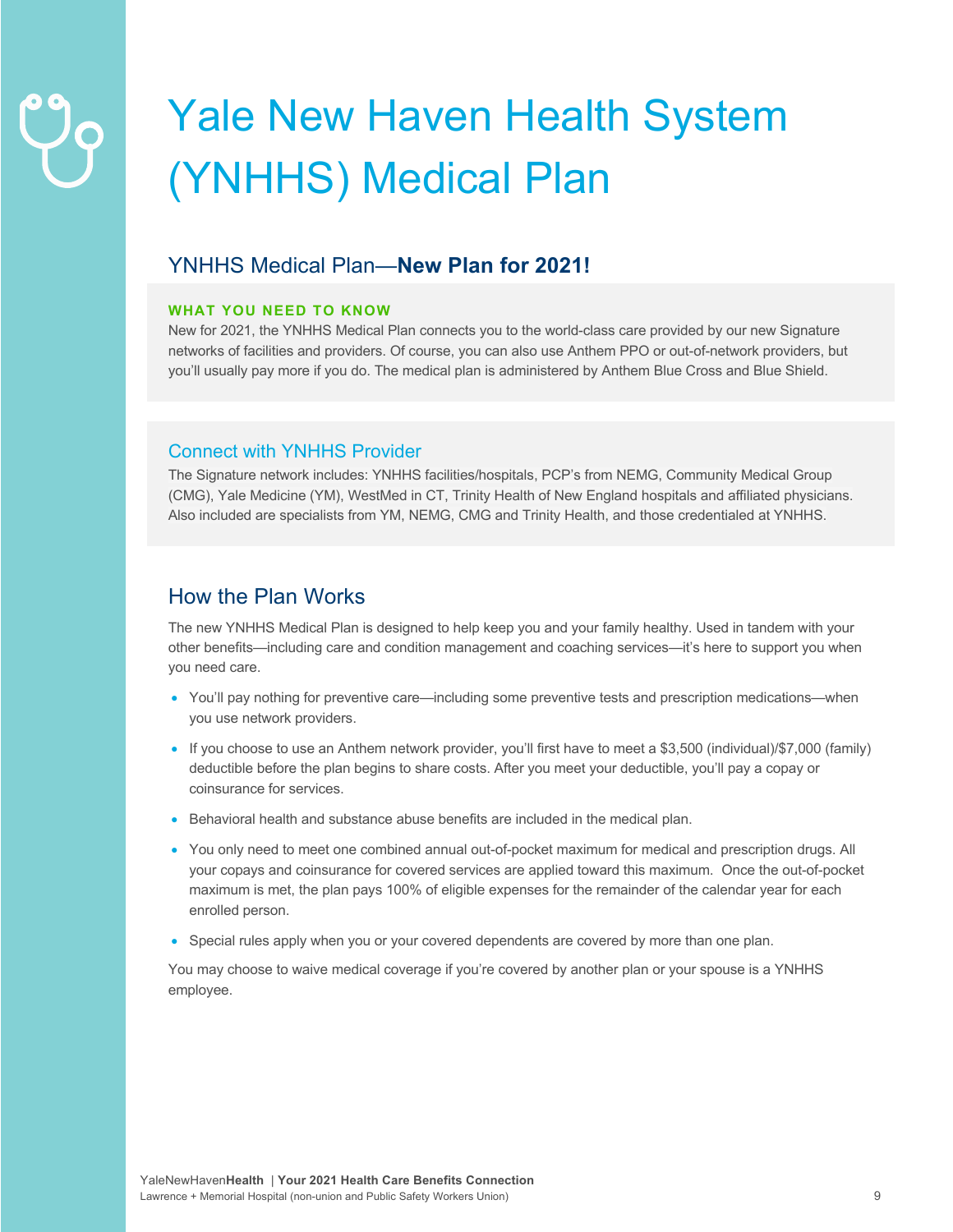

How much you pay for care depends on the provider or facility you choose:

#### **Signature Network—YNHHS Facilities & Providers**

When you use a Signature network provider and facility, you'll pay less for covered services. You pay a flat copay for care and do not have to pay a deductible before the plan begins to pay benefits.

**Note:** Some Signature Network providers also provide care at facilities that are not in our health system. If you receive care at these other sites, you will pay higher costs for these facilities. For example, a surgeon who practices at Signature network facilities may also perform surgery at private surgical centers. If your surgery is done at a private center, you would pay the Anthem PPO network or Out-Of-Network rate for the doctor and the facility.

- You'll generally pay a flat copay for care when you use Signature network providers and facilities, including:
	- Facilities owned by Yale New Haven Health and Trinity New England
	- Our Signature Clinician network of Signature primary care providers and specialists who are credentialed at a facility owned by Yale New Haven Health
	- For a complete list of the Signature network providers, visit HRConnect.
- Once you meet your annual out-of-pocket maximum, the plan will pay 100% of covered expenses through that calendar year.

#### **Anthem PPO Providers**

When you choose to receive care from an Anthem Century Preferred Network provider:

- You'll need to meet your annual deductible before the plan begins to share the cost of your care.
- After you meet your deductible, you'll generally pay 20% coinsurance or a copay until you reach your annual out-of-pocket maximum.
- Once you meet your annual out-of-pocket maximum, the plan will pay 100% of covered expenses through that calendar year.

To find a provider in the Anthem Century Preferred Network, visit the Anthem website (http://anthem.com/) or call **888-266-2896**.

#### **Out-of-Network Providers**

When you use a provider or facility that is not in the Signature or Anthem Century Preferred Network:

- You'll pay the most for care.
- Anthem will pay a maximum allowable amount (MAA) for covered services.
- You will be responsible for costs up to your annual deductible, coinsurance, and any difference between the MAA and the amount billed by the provider.
- You'll need to file a claim for the care to be covered. Payments will be made directly to the provider unless you submit a bill showing you've paid it already.

### No-cost vaccines for you and your dependents

You and your covered dependents can get no-cost vaccines for shingles, pneumonia, flu (ages 18 and older only), tetanus/diphtheria, and hepatitis A and B through the CVS Caremark Broader Vaccination Network.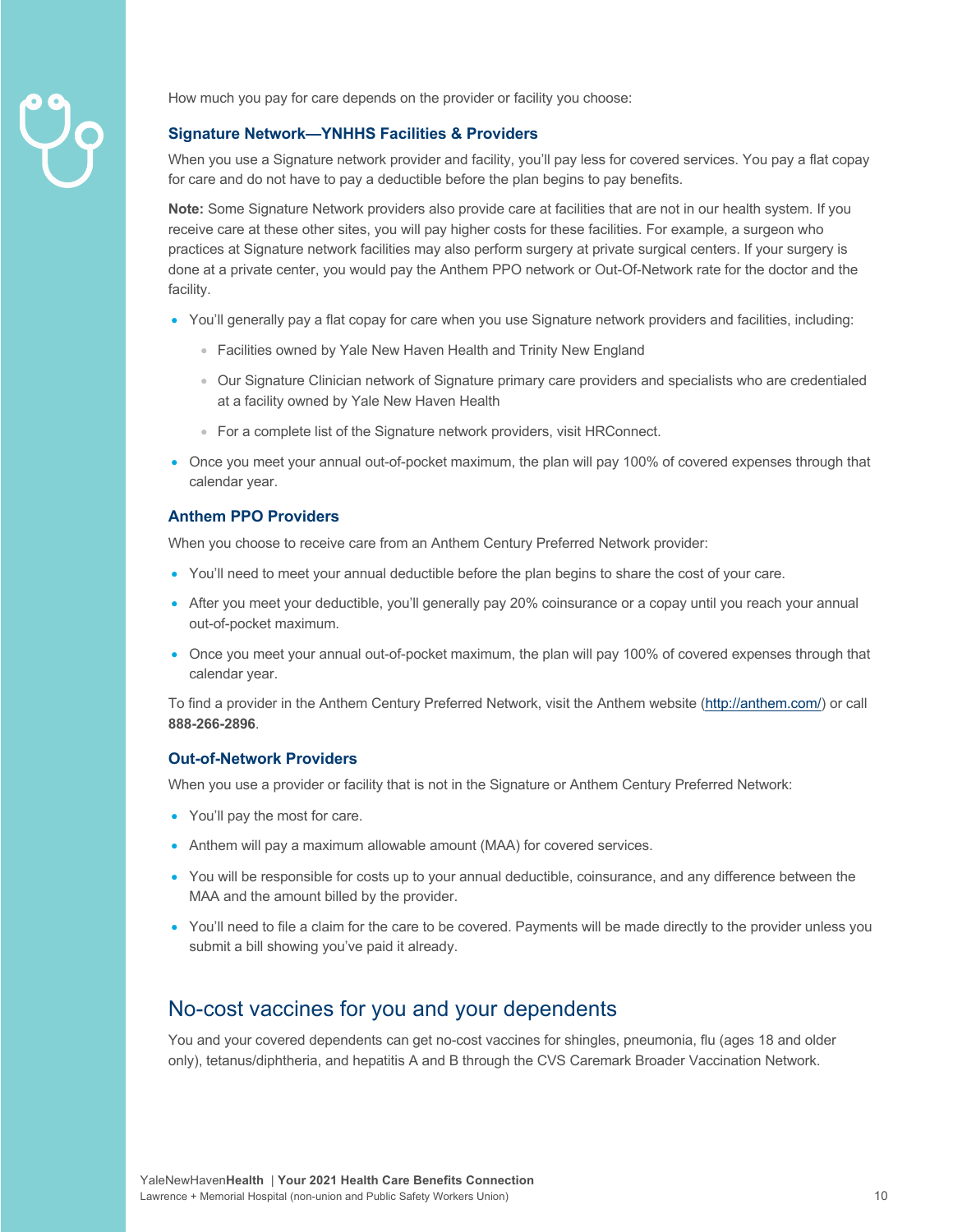

## What You Pay for Care

Below is a summary of how certain services are covered. For a more complete list and any limitations, visit HRConnect to view the summary plan description (SPD), which will be available January 1, 2021.

To see employee premium contributions for the medical plan, visit the enrollment site.

| <b>Plan Feature</b>                                                                   | <b>Signature Facility/</b><br><b>Provider</b>                  | <b>Anthem PPO Provider</b>                                    | <b>Out-of-Network Provider</b>           |  |
|---------------------------------------------------------------------------------------|----------------------------------------------------------------|---------------------------------------------------------------|------------------------------------------|--|
| <b>Annual Deductible</b>                                                              | Individual: \$0<br>Family: \$0                                 | Individual: \$3,500<br>Family: \$7,000                        | Individual: \$10,000<br>Family: \$20,000 |  |
| Out-of-Pocket Maximum <sup>1</sup>                                                    | Individual: \$3,000<br>Family: \$6,000                         | Individual: \$8,150<br>Family: \$16,300                       | Individual: \$30,000<br>Family: \$60,000 |  |
| <b>Office Visits and Physician Services</b>                                           |                                                                |                                                               |                                          |  |
| Primary Care Visit <sup>2,3</sup>                                                     | \$10 copay                                                     | \$30 copay                                                    | 50% of MAA* after<br>deductible          |  |
| Specialist Office Visit <sup>2</sup>                                                  | \$25 copay                                                     | \$50 copay                                                    | 50% of MAA* after<br>deductible          |  |
| Routine Adult Exam <sup>2,4</sup>                                                     | 0%, no copay                                                   | 0%, no copay                                                  | 50% of MAA* after<br>deductible          |  |
| <b>Doctor or Surgeon</b><br>Services <sup>5</sup>                                     | 0%, \$0 copay                                                  | 20% after deductible                                          | 50% of MAA* after<br>deductible          |  |
| <b>Allergy Shot in Doctor's</b><br>Office (no MD visit)                               | \$10 copay                                                     | \$30 copay                                                    | 50% of MAA* after<br>deductible          |  |
| <b>Nutrition Counseling and</b><br><b>Diabetes Self-Management</b><br><b>Training</b> | 0%, no copay                                                   | 0%, \$0 copay                                                 | 50% of MAA* after<br>deductible          |  |
| <b>Women and Children</b>                                                             |                                                                |                                                               |                                          |  |
| <b>Well-Woman Visit</b><br>(OB/GYN preventive exam) <sup>6</sup>                      | 0%, \$0 copay                                                  | 0%, \$0 copay                                                 | 50% of MAA* after<br>deductible          |  |
| <b>Mammography</b> <sup><math>7</math></sup> (including<br>3D and bone density test)  | 0%, \$0 copay                                                  | 0%, \$0 copay                                                 | 50% of MAA* after<br>deductible          |  |
| <b>Screening Breast</b><br><b>Ultrasound</b> (if dense breast<br>tissue or a history) | \$20 copay                                                     | \$20 copay                                                    | 50% of MAA* after<br>deductible          |  |
| Maternity Care <sup>8</sup> (initial visit)                                           | \$10 copay                                                     | \$10 copay                                                    | 50% of MAA* after<br>deductible          |  |
| Well-Baby/Well-Child<br>Care <sup>2,9</sup>                                           | 0%, \$0 copay                                                  | 0%, \$0 copay                                                 | 50% of MAA* after<br>deductible          |  |
| <b>Specialized Infant Formula</b>                                                     | n/a                                                            | 50% coinsurance                                               | 50% of MAA* after<br>deductible          |  |
| Infertility Services <sup>10</sup>                                                    | 100% up to lifetime max<br>with limits for certain<br>services | 50% up to lifetime max<br>with limits for certain<br>services | n/a                                      |  |
| <b>Ancillary Services</b>                                                             |                                                                |                                                               |                                          |  |
| <b>Lab Services</b>                                                                   | \$25 copay                                                     | 20% after deductible                                          | 50% of MAA* after<br>deductible          |  |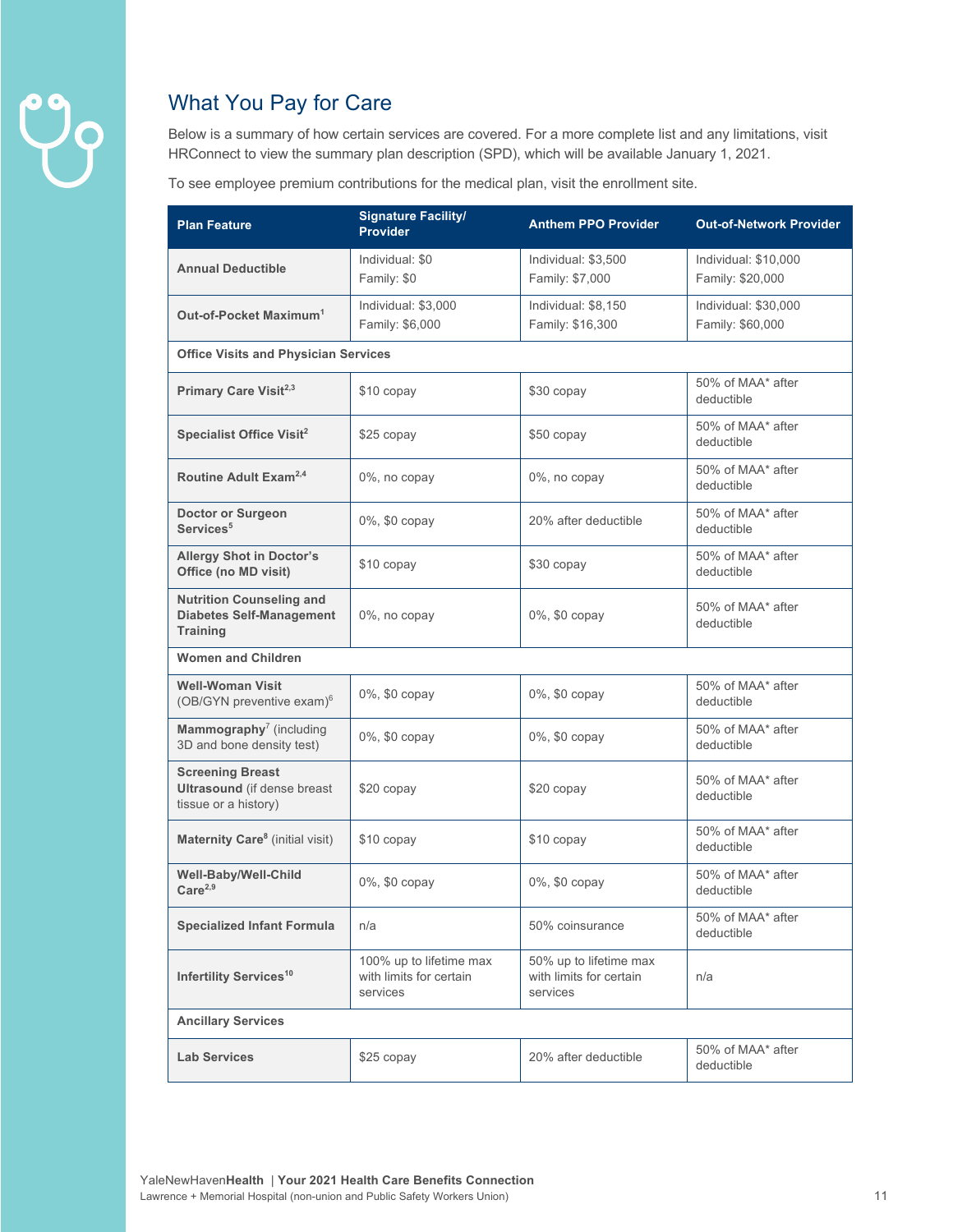| <b>Plan Feature</b>                                                             | <b>Signature Facility/</b><br><b>Provider</b> | <b>Anthem PPO Provider</b>        | <b>Out-of-Network Provider</b>  |  |
|---------------------------------------------------------------------------------|-----------------------------------------------|-----------------------------------|---------------------------------|--|
| Diagnostic Testing <sup>11</sup> (facility<br>charges only)                     | \$25 copay                                    | 20% after deductible              | 50% of MAA* after<br>deductible |  |
| <b>High-Tech Diagnostic</b><br>Imaging <sup>12</sup> (facility charges<br>only) | $$100$ copay                                  | 20% after deductible              | 50% of MAA* after<br>deductible |  |
| <b>Colorectal Cancer</b><br>Screening <sup>13</sup>                             | 0%, \$0 copay                                 | 0%, \$0 copay                     | 50% of MAA* after<br>deductible |  |
| Chiropractic Visits <sup>14</sup>                                               | n/a                                           | \$30 copay                        | 50% of MAA* after<br>deductible |  |
| <b>Physical and Occupational</b><br>Therapy <sup>14</sup>                       | \$10 copay                                    | \$30 copay                        | 50% of MAA* after<br>deductible |  |
| Speech Therapy <sup>14</sup>                                                    | \$10 copay                                    | \$10 copay                        | 50% of MAA* after<br>deductible |  |
| <b>Inpatient and Outpatient Care</b>                                            |                                               |                                   |                                 |  |
| <b>Inpatient Hospital</b><br>Services <sup>15</sup>                             | $$250$ copay                                  | 20% after deductible              | 50% of MAA* after<br>deductible |  |
| Outpatient Surgery <sup>16</sup>                                                | \$100                                         | 20% after deductible              | 50% of MAA* after<br>deductible |  |
| <b>Infusion and Radiation</b><br><b>Therapy</b>                                 | \$25 copay                                    | 20% after deductible              | 50% of MAA* after<br>deductible |  |
| <b>Behavioral Health and Substance Abuse</b>                                    |                                               |                                   |                                 |  |
| <b>Inpatient Treatment (facility</b><br>charges only)                           | $$250$ copay                                  | 20% after deductible              | 50% of MAA* after<br>deductible |  |
| <b>Outpatient Treatment<sup>17</sup></b>                                        | \$10 copay                                    | \$10 copay                        | 50% of MAA* after<br>deductible |  |
| ABA Therapy <sup>18</sup>                                                       | n/a                                           | \$10 copay                        | 50% of MAA* after<br>deductible |  |
| <b>Urgent and Emergency Care and Telehealth</b>                                 |                                               |                                   |                                 |  |
| <b>Emergency Department</b>                                                     | \$250 copay                                   | \$250 copay                       | \$250 copay                     |  |
| <b>Urgent Care Facility and</b><br><b>Walk-In Medical Center</b>                | \$25 copay                                    | \$50 copay                        | \$50 copay                      |  |
| <b>Ambulance</b>                                                                | n/a                                           | 0% after deductible               | 0% after deductible             |  |
| <b>Telehealth</b>                                                               | 0%, \$0 copay                                 | \$30 copay                        | Not covered                     |  |
| <b>Non-Acute Care</b>                                                           |                                               |                                   |                                 |  |
| <b>Skilled Nursing Facility<sup>19</sup></b>                                    | 20% coinsurance, no<br>deductible             | 20% coinsurance, no<br>deductible | 50% of MAA* after<br>deductible |  |
| Home Health Care <sup>20</sup>                                                  | 20% coinsurance, no<br>deductible             | 20% coinsurance, no<br>deductible | 50% of MAA* after<br>deductible |  |
| Hospice Care <sup>21</sup>                                                      | n/a                                           | 20% coinsurance, no<br>deductible | 50% of MAA* after<br>deductible |  |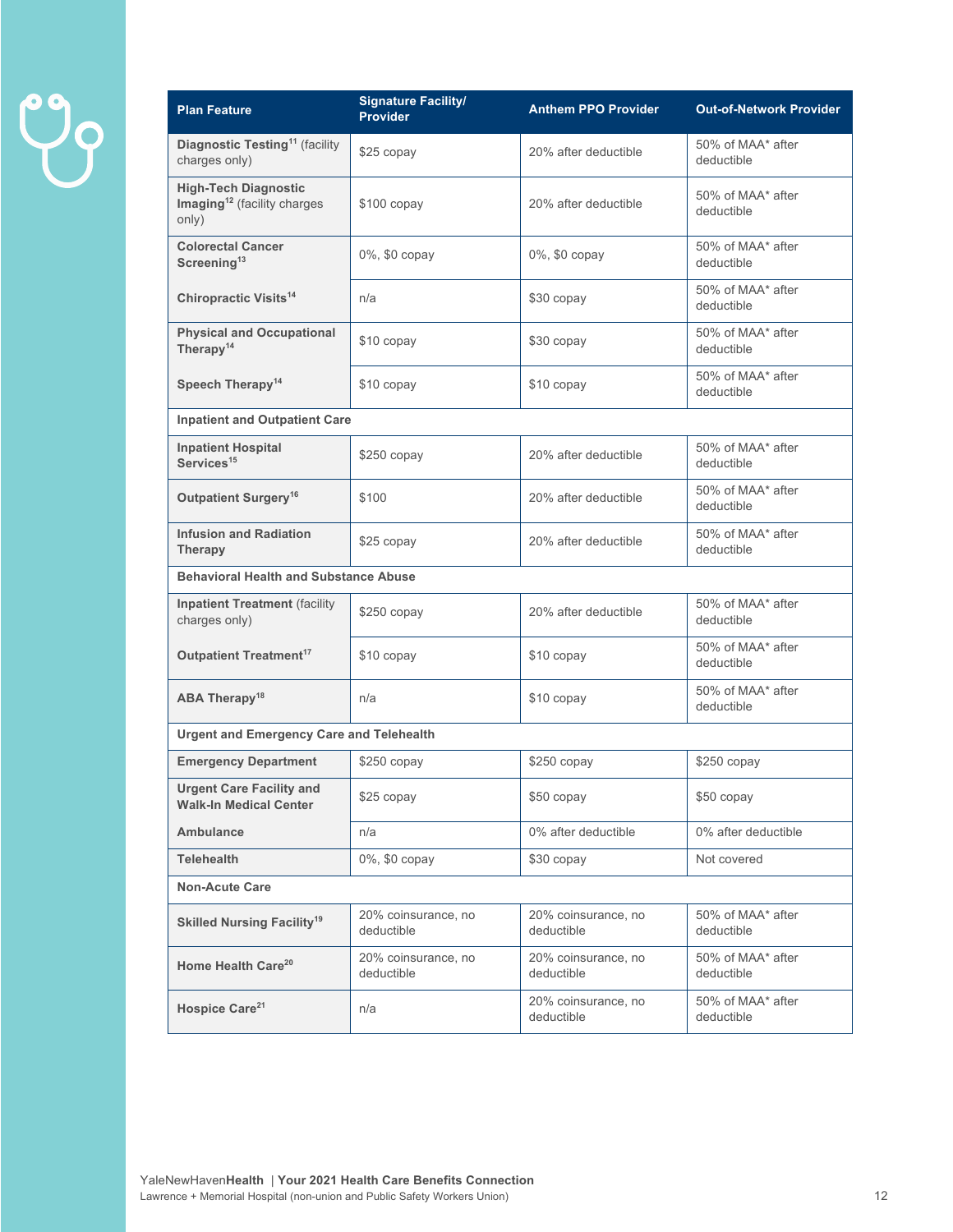| <b>Plan Feature</b>              | <b>Signature Facility/</b><br><b>Provider</b> | <b>Anthem PPO Provider</b>        | <b>Out-of-Network Provider</b>  |
|----------------------------------|-----------------------------------------------|-----------------------------------|---------------------------------|
| <b>Other</b>                     |                                               |                                   |                                 |
| <b>Durable Medical Equipment</b> | n/a                                           | 20% coinsurance, no<br>deductible | 50% of MAA* after<br>deductible |
| Hearing Aids <sup>22</sup>       | n/a                                           | 50% coinsurance, no<br>deductible | 50% of MAA* after<br>deductible |
| <b>Orthotics</b>                 | n/a                                           | 50% coinsurance, no<br>deductible | 50% of MAA* after<br>deductible |

\* Maximum allowable amount.

<sup>1</sup> Amounts paid toward care provided by all in-network providers accumulate toward both the YNHHS and Anthem PPO out-of-pocket maximums. However, when the YNHHS in-network out-of-pocket maximum has been reached, amounts paid for YNHHS in-network care no longer accrue toward the Anthem PPO out-of-pocket maximum. Amounts paid for Anthem PPO in-network care continue to accrue until the Anthem PPO outof-pocket maximum is met.

 $2$  Tests (e.g., some lab work) that are associated with office visits may be subject to a copay or deductible and coinsurance if they are not mandated by the ACA. Check with your provider or call Anthem to determine if a specific test is covered at 100%.

<sup>3</sup> A list of Signature providers is posted to: http://ynhhs.org/hrconnect

- 4 One exam every calendar year starting at age 22 (includes immunizations).
- 5 Other than office visit; includes maternity claims.
- 6 One per calendar year. All other OB/GYN office visits are covered at the specialist office visit benefit level.
- <sup>7</sup> Screening mammography only. Does not include breast ultrasounds.
- <sup>8</sup> Prenatal care and delivery. Well visits to the obstetric provider are billed with one global fee that includes trimester visits, delivery, and postpartum care. Any maternity-related tests that are needed, such as blood work, glucose tolerance tests, stress tests, ultrasounds, or amniocentesis, are billed separately. Inpatient hospital and doctor or surgeon services also apply.
- <sup>9</sup> Seven exams from birth to age 1 year; seven exams from ages 1 to 5; one exam from ages 6 to 21.
- <sup>10</sup> The plan covers in-network fertility services only through YNHHS and Anthem PPO providers. YNHHS providers: Yale Reproductive Endocrinology and Infertility (REI) Center and YNHHS Outpatient Pharmacy Services. 100% up to lifetime max of \$14,000 for medical and freezing and transferring embryos, and 100% up to lifetime maximum of \$2,000 for prescription drugs through the pharmacy benefit. Anthem PPO providers: 50% of covered medical services at a participating Anthem provider, plus covered prescription drugs at a participating CVS Caremark pharmacy, up to a combined lifetime maximum of \$10,000.
- <sup>11</sup> Includes x-rays, echo stress tests, ultrasounds, diagnostic mammograms, and EKGs. Patients will receive a bill for the reading of the diagnostic testing and imaging (covered under "Doctor or Surgeon Services").
- 12 PET, SPECT, MRI, MRA, CTA, and CAT.
- <sup>13</sup> Diagnostic colonoscopies covered under the outpatient surgery benefit level. Includes fecal occult blood test, barium enema, flexible sigmoidoscopy, and screening colonoscopy.
- 14 Chiropractic, physical therapy, occupational therapy, and speech therapy combined maximum: 50 visits per calendar year.
- <sup>15</sup> Room and board, lab work, medical supplies, and other hospital ancillary services.
- 16 Hospital or surgical center facility charges only.
- 17 The Employee and Family Resources (EFR) program provides up to six (6) confidential counseling sessions at no cost.
- 18 Applied behavioral analysis, up to age 21.
- 19 Up to 120 days per calendar year after a hospital stay.
- <sup>20</sup> Up to 120 days per calendar year.
- <sup>21</sup> Up to 60 days per calendar year.
- <sup>22</sup> Two hearing aids every 36 months.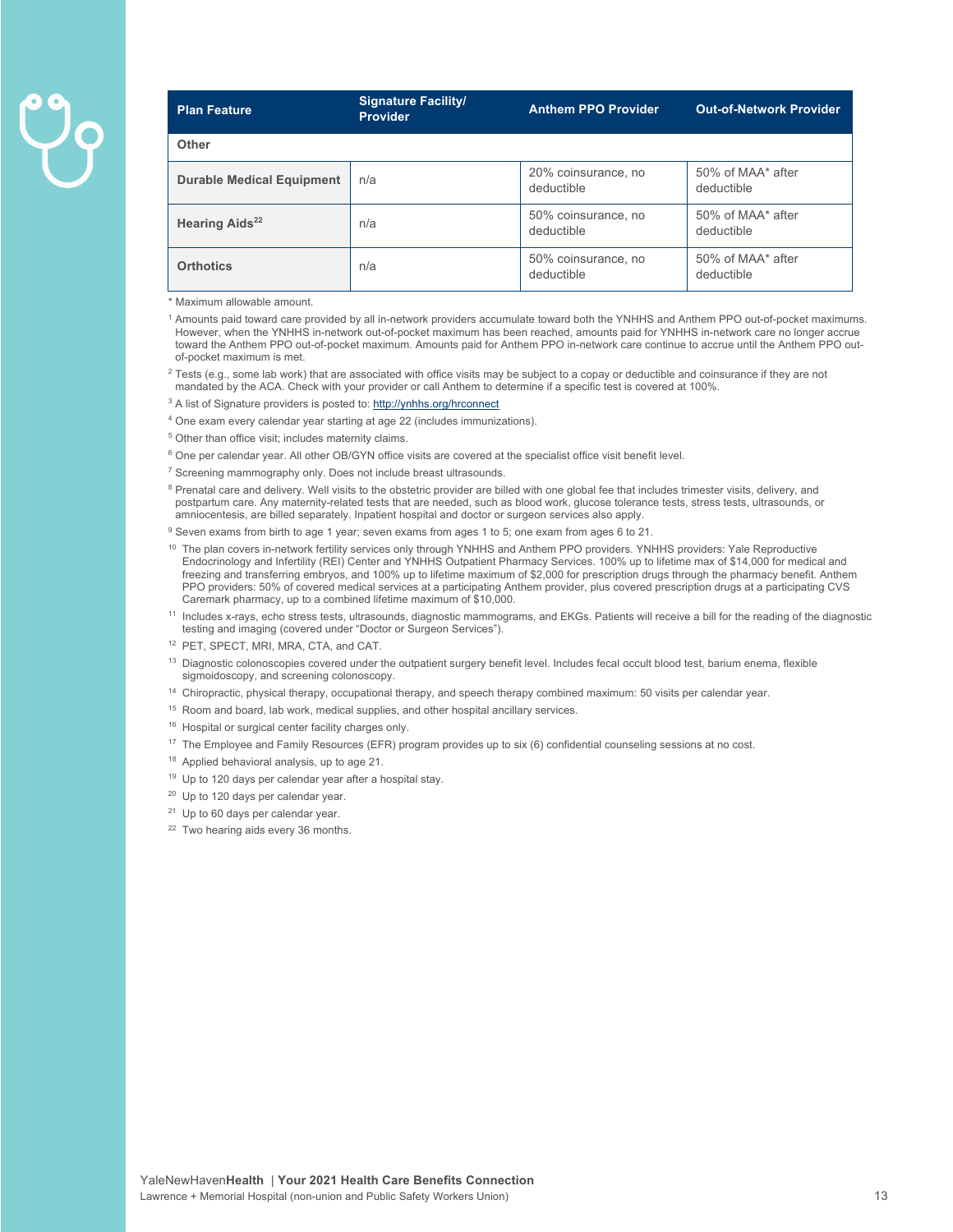

## Save With Signature Providers & Facilities

The following examples\* show how using a Signature provider and facility can save you money. As a reminder, if you use a Signature provider but your care takes place in a facility that is not in our network, the facility expenses will be covered as Anthem or out-of-network care.

#### **Example #1: Signature Savings**

Tony saves \$7,150 using a Signature provider and Signature facility for his knee surgery.

|                                                                                | <b>YNHHS Signature</b><br><b>Provider and Facility</b> | <b>Anthem PPO</b><br><b>Provider &amp; Facility</b> |
|--------------------------------------------------------------------------------|--------------------------------------------------------|-----------------------------------------------------|
| <b>Facility Charge Allowed</b>                                                 | \$20,000                                               | \$20,000                                            |
| Doctor or Surgeon Fees Allowed                                                 | \$3,000                                                | \$3,000                                             |
| Annual deductible (paid by Tony)                                               | \$0                                                    | \$3.500                                             |
| Amount Left to Pay                                                             | \$23,000                                               | \$19,500                                            |
| <b>Tony's Cost after Deductible</b><br>(including inpatient copay/coinsurance) | \$250                                                  | $20\% = $3,900$                                     |
| Total Amount Plan Pays                                                         | \$22,750                                               | \$15,600                                            |
| <b>Total Amount Tony Pays</b>                                                  | \$250                                                  | $$3,900 + $3,500 = $7,400$                          |

#### **Example #2: Signature Provider + Anthem Facility Costs**

If Tony had the same procedure but it takes place in an Anthem facility, he will spend \$6,550 more than in the first example**.**

|                                                                          | <b>YNHHS Signature Provider</b>                                                                 | <b>Anthem Facility</b>        |
|--------------------------------------------------------------------------|-------------------------------------------------------------------------------------------------|-------------------------------|
| <b>Facility Charge Allowed</b>                                           | N/A                                                                                             | \$20,000                      |
| Doctor or Surgeon Fees Allowed                                           | \$3,000                                                                                         | N/A                           |
| Annual Deductible (paid by Tony)                                         | \$0                                                                                             | \$3,500 (for Anthem facility) |
| Amount Left to Pay                                                       | \$3,000                                                                                         | \$16,500                      |
| <b>Tony's Cost after Deductible</b><br>(including inpatient coinsurance) | \$0 owed for doctor or surgeon fees + 20% for facility =<br>$$3,300$ (\$16,500 x 20% = \$3,300) |                               |
| <b>Total Amount Plan Pays</b>                                            | \$3,000                                                                                         | \$16,500                      |
| <b>Total Amount Tony Pays</b>                                            | $$6,800$ (\$3,500 deductible $+ $3,300$ coinsurance)                                            |                               |

#### **Example #3: Anthem PPO Provider + Anthem Facility Costs**

If Tony uses an Anthem provider and an Anthem facility, he will spend \$600 more than in the second example.

|                                                                                | <b>Anthem PPO Provider &amp; Facility</b> |
|--------------------------------------------------------------------------------|-------------------------------------------|
| <b>Facility Charge Allowed</b>                                                 | \$20,000                                  |
| Doctor or Surgeon Fees Allowed                                                 | \$3,000                                   |
| Annual deductible (paid by Tony)                                               | \$3.500                                   |
| Amount Left to Pay                                                             | \$19,500                                  |
| <b>Tony's Cost after Deductible</b><br>(including inpatient copay/coinsurance) | $20\% = $3,900$ (\$19,500 x 20%)          |
| <b>Total Amount Plan Pays</b>                                                  | \$15,600                                  |
| <b>Total Amount Tony Pays</b>                                                  | $$3,900 + $3,500 = $7,400$                |

\*These examples are for illustrative purposes only. Your actual cost share may vary depending on the care you receive, the facility used, and specifics if you're admitted as an inpatient. These examples are not provided as a guarantee of coverage or an actual estimate of specific benefits under the plan.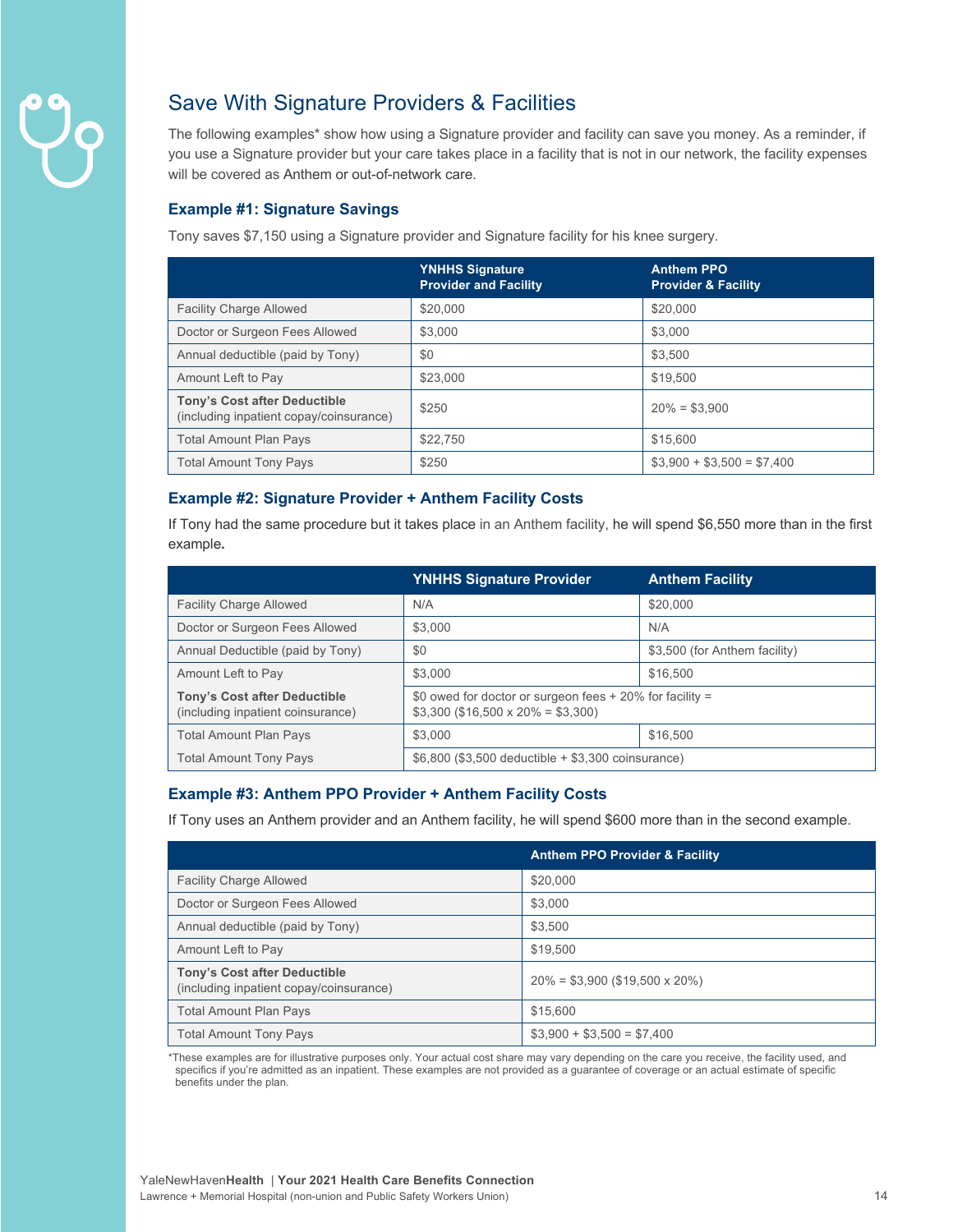

## When to Connect With Anthem

For a medical stay and/or service preauthorization, call 800-238-2227 (in Connecticut) or 800-248-2227 (out of state). For behavioral health or substance abuse stays, call 800-934-0331.

Before receiving any of these services, you must call Anthem for preauthorization. Otherwise, your benefits will be reduced.

- **Inpatient stays** in a hospital, skilled nursing facility, hospice facility, subacute care or acute rehabilitation facility, or behavioral health or substance abuse treatment center (call at least 24 hours before the start of your stay)
- **High-cost diagnostic imaging services** prescribed by an out-of-network provider
- **Organ/tissue transplants,** including evaluation, donor search, organ procurement/tissue harvest, or transplant

For admissions following emergency or urgent care, you, your representative, or your doctor must call Anthem within 48 hours of admission.

If you do not precertify for the services above:

- Benefits for inpatient stays will be reduced by \$200.
- Benefits for doctor fees will be reduced by 25%.

You can also connect with Anthem to:

- Find a provider in the Anthem Century Preferred Network
- Resolve insurance claim and billing issues
- Ask questions about preventive and/or diagnostic care
- Get general health information

### Urgent Care & Telehealth (YNHHS Medical Plan)

#### **WHAT YOU NEED TO KNOW**

Can't wait to see a doctor? Urgent care and telehealth services help you quickly connect with affordable care.

## Urgent Care

When you need immediate care for an illness or injury, you can visit the nearest YNHHS walk-in facility or a PhysicianOne Urgent Care center. To locate an urgent care center close to you, visit HRConnect (ynhhs.org/hrconnect) and search for urgent care.

You'll pay a \$25 copay when visiting a YNHHS facility, and you'll pay more if you use other providers.

### **Telehealth**

Telehealth is an ideal alternative for immediate treatment of an illness or injury when you can't get to a doctor's office or urgent care center.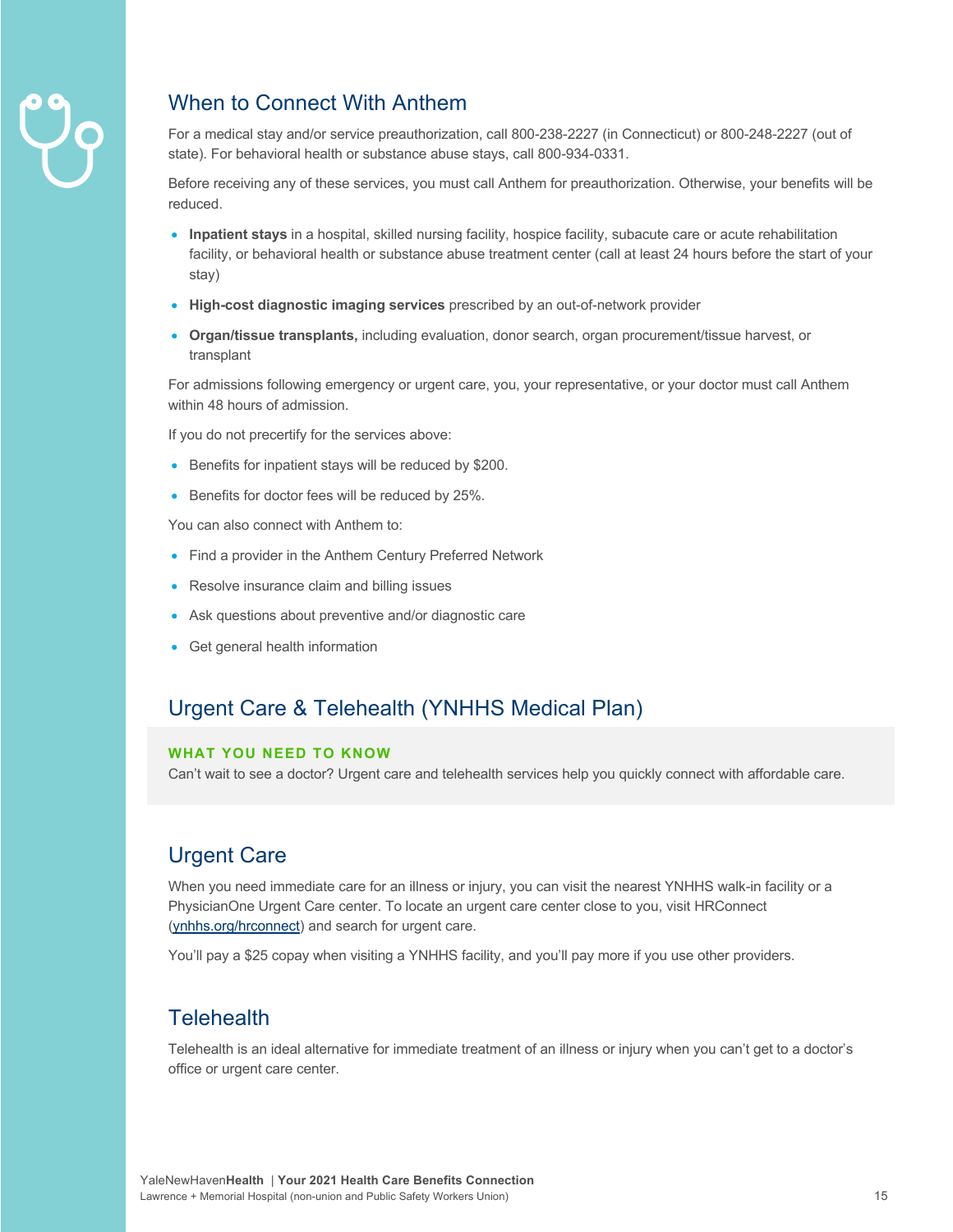

You and your covered family members can visit a doctor virtually, wherever you are, whenever you need care via phone, tablet, or computer. If you need medication, the doctor can even send a prescription to your pharmacy (within Connecticut, New York, Massachusetts, and Rhode Island).

Use the telehealth services below to connect to care outside the usual office hours. **Telehealth is not an alternative to emergency care for a life-threatening condition.** 

## **OnDemand**

See one of our own Northeast Medical Group (NEMG) providers weekdays from 7 a.m. to 7 p.m. ET, excluding holidays. To get started, download the MyChart mobile app.

The NEMG providers you see OnDemand can:

- Diagnose symptoms
- Order testing
- Prescribe medication
- Send prescriptions to the pharmacy of your choice in Connecticut, New York, Massachusetts, and Rhode Island.

OnDemand does not cover pediatric services. Find more information about OnDemand at HRConnect (ynhhs.org/hrconnect).

#### **How It Works**

- 1. Register with MyChart online at ynhhs.org/ondemand or through the mobile app.
- 2. Schedule your OnDemand visit. You'll get reminder emails, phone calls, and app pushes to remind you of your upcoming visit.
- 3. Complete e-Checkin on the mobile app or website 15 minutes before your visit. You'll answer questions about your medical history and insurance coverage.
- 4. Pay for your visit with a credit card, debit card, or your HSA Bank Flexible Spending Account debit card.
- 5. Join a virtual waiting room, where a medical assistant will greet you and confirm your information.
- 6. Visit your OnDemand doctor.
- 7. After your appointment, find a summary of your visit in the MyChart app.

#### When you or your child can't wait for care

LiveHealth Online is there for you 24/7/365. Pediatric services are not covered by OnDemand. Call 888-548-3432.

## LiveHealth Online

For pediatric services, or to see a board-certified doctor after hours, on weekends and holidays, and when you're out of state, visit LiveHealth Online (livehealthonline.com/), download the mobile app, or call **888-548-3432**.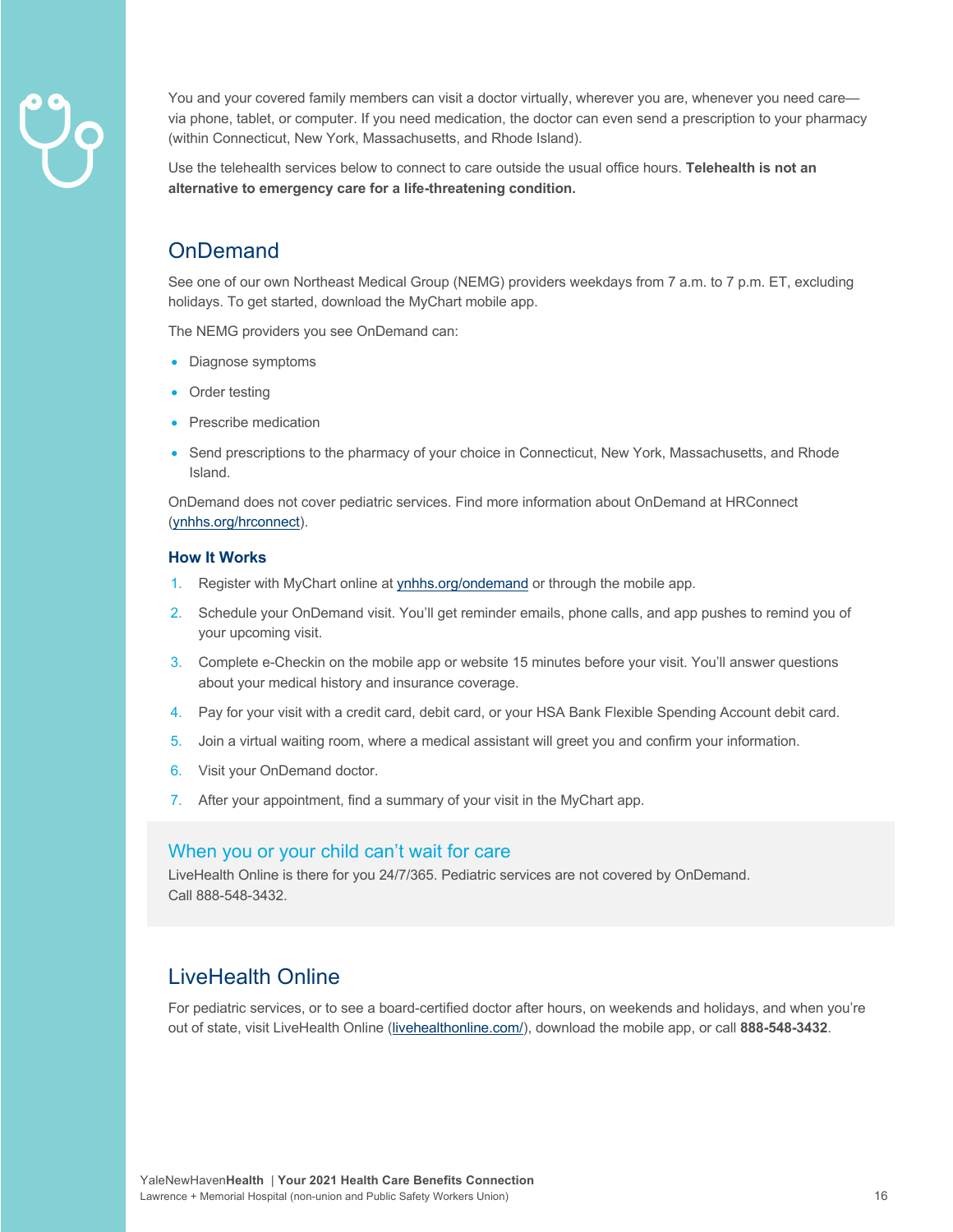## Prescription Drugs (YNHHS Medical Plan)

#### **WHAT YOU NEED TO KNOW**

You automatically have prescription drug coverage when you enroll in the YNHHS Medical Plan. You can fill covered prescriptions at participating CVS retail pharmacies, through mail order, or through YNHHS Outpatient Pharmacy Services.

#### Need to fill a prescription?

Find a participating pharmacy near you. Connect with a local pharmacy: cvs.com/store-locator/landing

## Filling Your Prescription

Your prescription will be covered only if it's filled at a participating pharmacy. To fill 30-day supply prescriptions, just present your prescription and CVS Caremark prescription drug card at a pharmacy in the CVS Caremark network. To fill a maintenance medication, you must use a CVS retail pharmacy, mail order, or visit a YNHHS Outpatient Pharmacy. For specialty medications, you'll need to use mail order or specialty pharmacy services, as described below.

In an emergency or if you're out of state and can't get to a participating pharmacy, you'll pay out of pocket and then file a claim for reimbursement from CVS Caremark.

#### Pay nothing for certain preventive drugs

The Affordable Care Act (ACA) makes many prescription medications, vaccines, and supplements—including contraceptives and statins—available to you at no cost. No-Cost Preventive Drug List: caremark.com/portal/asset/NoCost\_Preventive\_List.pdf

When you're covered by the YNHHS Medical Plan, the out-of-pocket maximum is the most you'll pay out of pocket for medical care and prescription drugs.

When a generic is available and you or your doctor chooses a brand-name drug, you'll pay the brand-name coinsurance—plus the difference in cost between the two medications.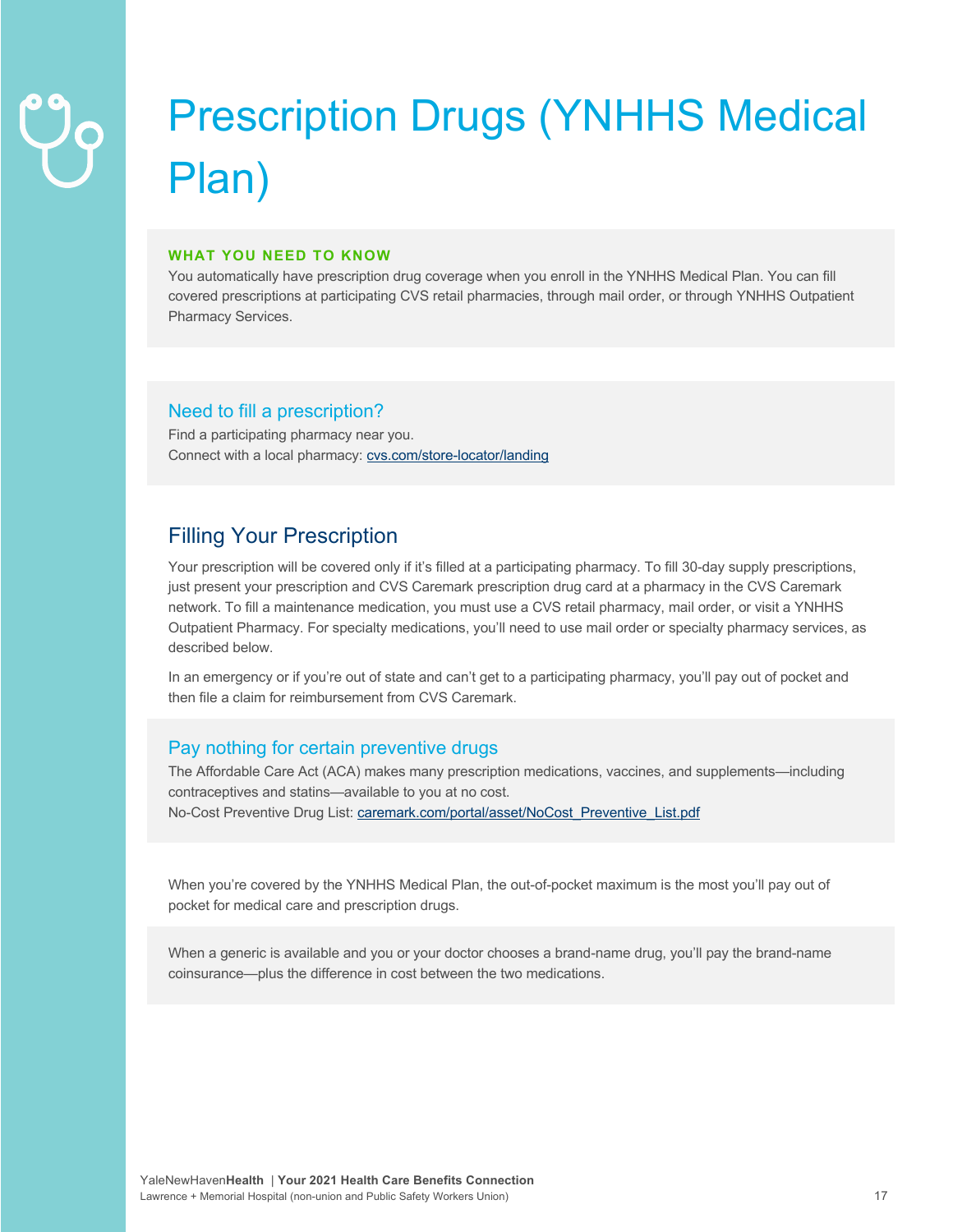

## Save on Maintenance Drugs

For medications you take on an ongoing basis, you'll use the CVS Caremark Maintenance Choice program to get refills at a lower copay for a larger supply. With CVS Maintenance Choice, you get up to two 30-day fills at a retail pharmacy before you'll need to use CVS Caremark mail service (https://info.caremark.com/mailservice) or a CVS Pharmacy for 90-day fills.

## What You Pay for Fills

What you'll pay depends on the type of medication and the amount prescribed. When the cost of a drug is less than the minimum copay, you'll pay the lower amount.

#### **Tier 1: Generic**

- 30-day supply: \$10 copay
- 90-day supply through CVS Maintenance Choice: \$20 copay

#### **Tier 2: Brand name**

- **30-day supply:** 20% coinsurance (\$35 minimum, \$80 maximum) if the drug is on the list of preferred brand drugs (the formulary)
- **90-day supply through CVS Maintenance Choice:** 20% coinsurance (\$70 minimum, \$150 maximum) if the drug is on the list of preferred brand drugs (the formulary)

#### **Tier 3: Non-preferred brand**

- **30-day supply:** 40% coinsurance (\$55 minimum, \$120 maximum) if the drug isn't on the list of preferred brand drugs (the formulary)
- **90-day supply through CVS Maintenance Choice:** 40% coinsurance (\$110 minimum, \$230 maximum) if the drug isn't on the list of preferred brand drugs (the formulary)

#### **Tier 4: Specialty**

Up to a 30-day supply only through YNHHS Outpatient Pharmacy Services.

• **Generic and brand name:** \$20 copay

For certain high-cost specialty drugs not available through Outpatient Pharmacy Services or the Apothecary & Wellness Center, you'll use CVS Specialty Pharmacy. These medications are subject to 40% coinsurance (up to \$150 generic, \$200 brand name).

## Preauthorization and Other Special Circumstances

#### **Compounded Medications**

Some prescriptions, including compounded drugs, require preauthorization from CVS Caremark before they can be filled. Your pharmacist will let you know if your doctor needs to make that call.

#### **Breast Cancer Drugs**

If you're taking raloxifene (brand name: Evista) or tamoxifen (brand name: Noladex) for primary prevention of breast cancer, these generics may be available at no cost to you through the preventive provisions of the Affordable Care Act. To learn if you qualify, your doctor will need to complete the Preventive Services Zero Cost Sharing Form and fax it to CVS Caremark.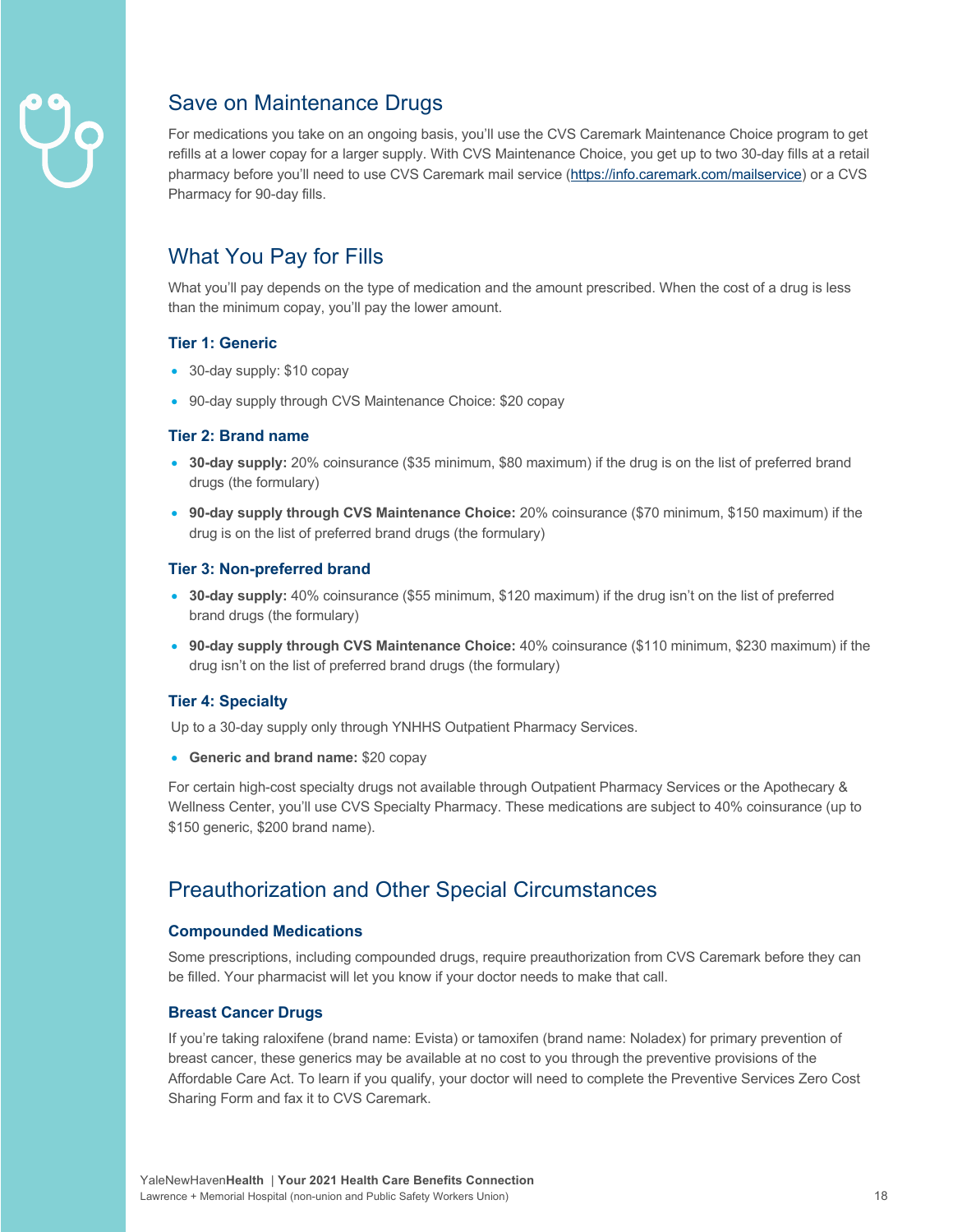

#### **Step Therapy Program**

The step therapy program requires you to try one or two generic equivalents before the brand-name drug will be covered.

Drug classes included in this program include medications that treat high cholesterol, high blood pressure, gastrointestinal disorders (GERD, for instance), sleep disorders, depression, and other conditions.

#### **Drugs and Supplies not Covered**

The following drugs and medical supplies are not covered by the plan:

- Medical devices and appliances
- Experimental drugs
- Drugs whose sole purpose is to promote or stimulate hair growth
- Retin A (for those over age 28)
- Weight-loss drugs
- Immunization agents, biological sera, blood or blood plasma
- Infertility medications
- Most over-the-counter drugs, vitamins, and nutritional supplements
- Ostomy supplies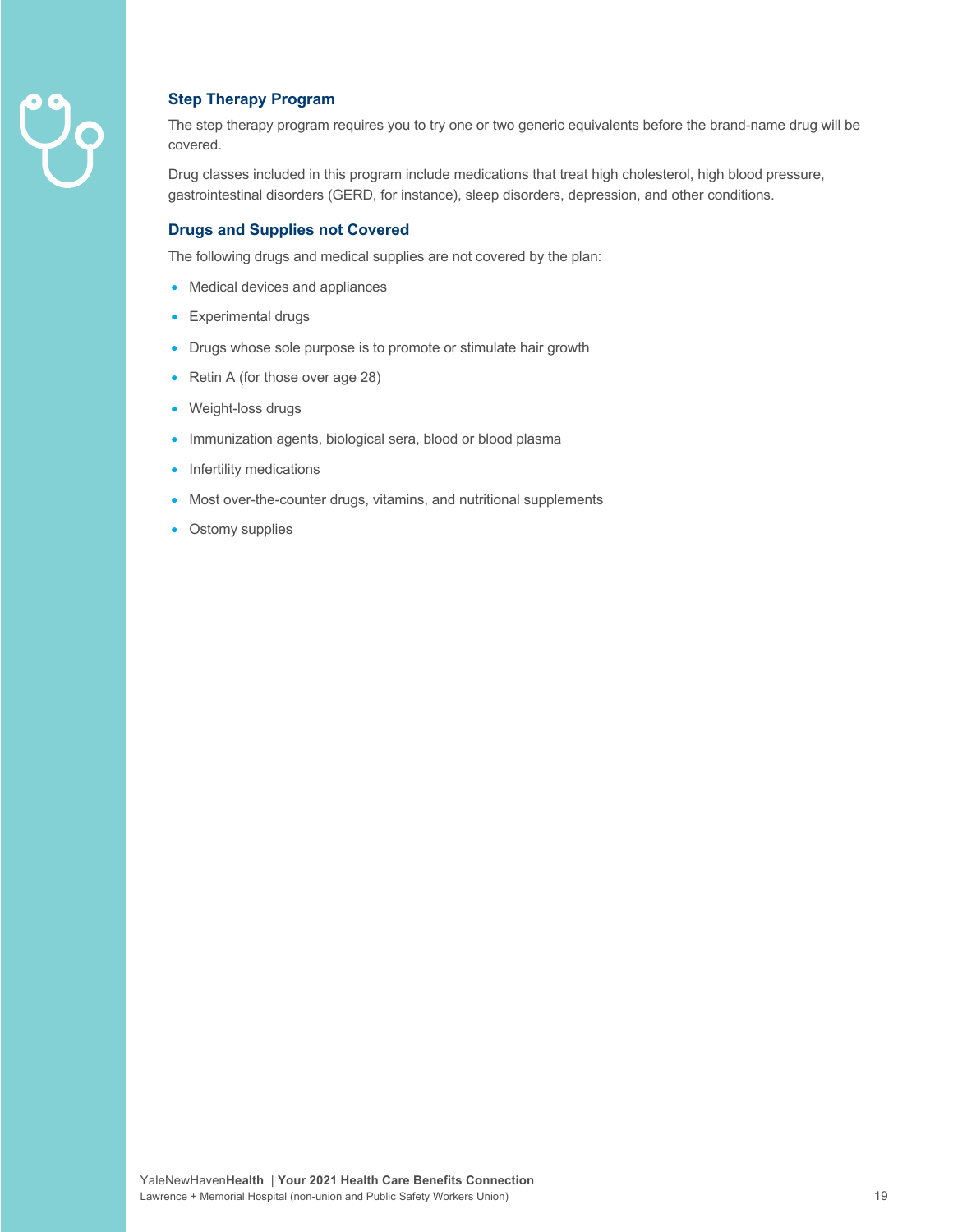## High Deductible Health Plan (HDHP)

You have two High-Deductible Health Plan (HDHP) options: the HDHP with Health Savings Account (HSA), or the HDHP with Healthcare Reimbursement Account (HRA). Both plans are administered by Anthem Blue Cross and Blue Shield. You can select the HDHP with HRA only if you have Medicare or TRICARE. With both plans, you pay the full cost of care until you meet your annual deductible. Your HSA or HRA can help you cover those costs.

## How the Plans Work

Your medical plan is designed to help keep you and your family healthy. Used in tandem with your other benefits—including dental and vision coverage and services offered through the integrated employee assistance and work/life program—it's also here to support you when you need care.

You may choose to waive medical coverage if you're covered by another plan or your spouse is a YNHHS employee.

Under both HDHP plans:

- Your coverage is identical.
- You pay nothing for preventive care—including some preventive tests and prescription medications—when you use network providers.
- You pay the full cost of care until you meet your annual deductible, after which the plan begins to share costs with you.
- You pay discounted rates when you use providers and facilities in the Yale New Haven Health System and Anthem PPO network.
- You have mental health and substance abuse benefits.
- Special rules apply when you or your covered dependents are covered by more than one plan.
- There's a combined annual deductible for medical and prescription services. Until the deductible is met, your eligible medical and prescription drug costs are applied against the deductible.

**The difference between the plans?** Only the account that comes with them—the HSA or HRA.

## Health Savings Account

The Health Savings Account (HSA) is a special account that you contribute to on a pretax basis through payroll deductions. Your employer contributes to it, too. You can use the money in your HSA to cover your health care expenses until you reach your annual deductible and the plan begins to share those costs with you. **The HSA is not available to you if you are currently enrolled in Medicare or TRICARE.**

When you enroll for the HDHP with HSA, you will receive a welcome packet from HSA Bank, our HSA administrator. Follow the instructions to open your account.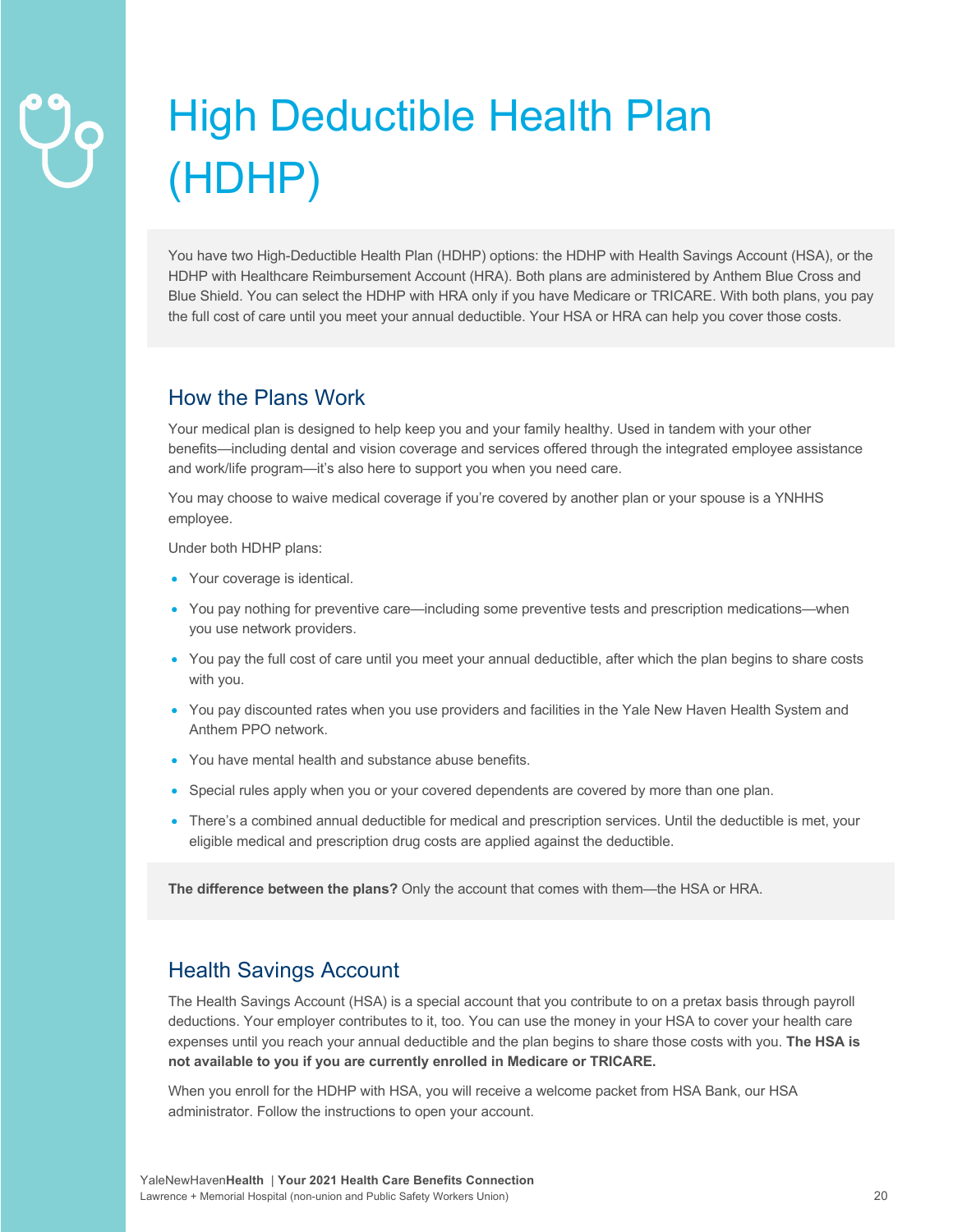

After you meet your deductible, you can use your HSA to cover any coinsurance.

- For 2021, you can contribute up to \$3,600 in your HSA if you have individual coverage and \$7,200 if you're covering others, too. And if you're 55 or older, you can contribute an additional catch-up contribution of \$1,000. Keep in mind your employer's contribution, if any, when making your election. Total contributions to your account cannot exceed these IRS maximums.
- Your HSA contributions reduce your taxable income.
- Any unused funds roll over year after year, earning interest along the way.
- The money in your HSA is yours to use forever on qualified health expenses—even if you change employers or health plans, or retire.
- Once your balance reaches \$1,000, you have the opportunity to invest it for potential growth.

**Note:** You also have the option of opening your HSA at a financial institution of your choice. However, unlike an account opened with HSA Bank, you will not be able to fund your HSA through direct payroll contributions, nor will you receive your employer's contribution.

## Healthcare Reimbursement Account

The Healthcare Reimbursement Account (HRA) is a special account to which your employer contributes to help you cover the cost of your health care expenses. You can use these funds to cover your costs as you reach your annual deductible. **The HRA is available only to employees enrolled in Medicare or TRICARE.**

- As you receive services throughout the year, you pay out of pocket for expenses like coinsurance, copays, and other services, and then get reimbursed from your HRA up to the amount of your existing balance.
- Once you've met your annual deductible, you may pay coinsurance for the care you receive; the plan will cover the rest.
- You can use the HRA only while you are enrolled in this plan. You cannot take the money with you if you change plans or employers.
- You cannot contribute to your HRA.

## How much you pay depends on the provider or facility you choose:

#### **YNHHS Facilities**

When you use the following YNHHS facilities, you'll pay coinsurance after you've met your annual deductible, and you'll generally pay less for covered services:

- Bridgeport Hospital
- Westerly Hospital
- Greenwich Hospital
- Yale New Haven Care Continuum (Grimes Center)
- Lawrence + Memorial Hospital
- Yale New Haven Hospital
- Northeast Medical Group

**Note:** The YNHHS Facilities list above is not the same list as for the YNHHS Medical Plan. The YNHHS Medical Plan has an expanded Tier 1—Signature Network.

#### **Anthem PPO Providers**

When you choose to receive care from an Anthem Century Preferred Network provider: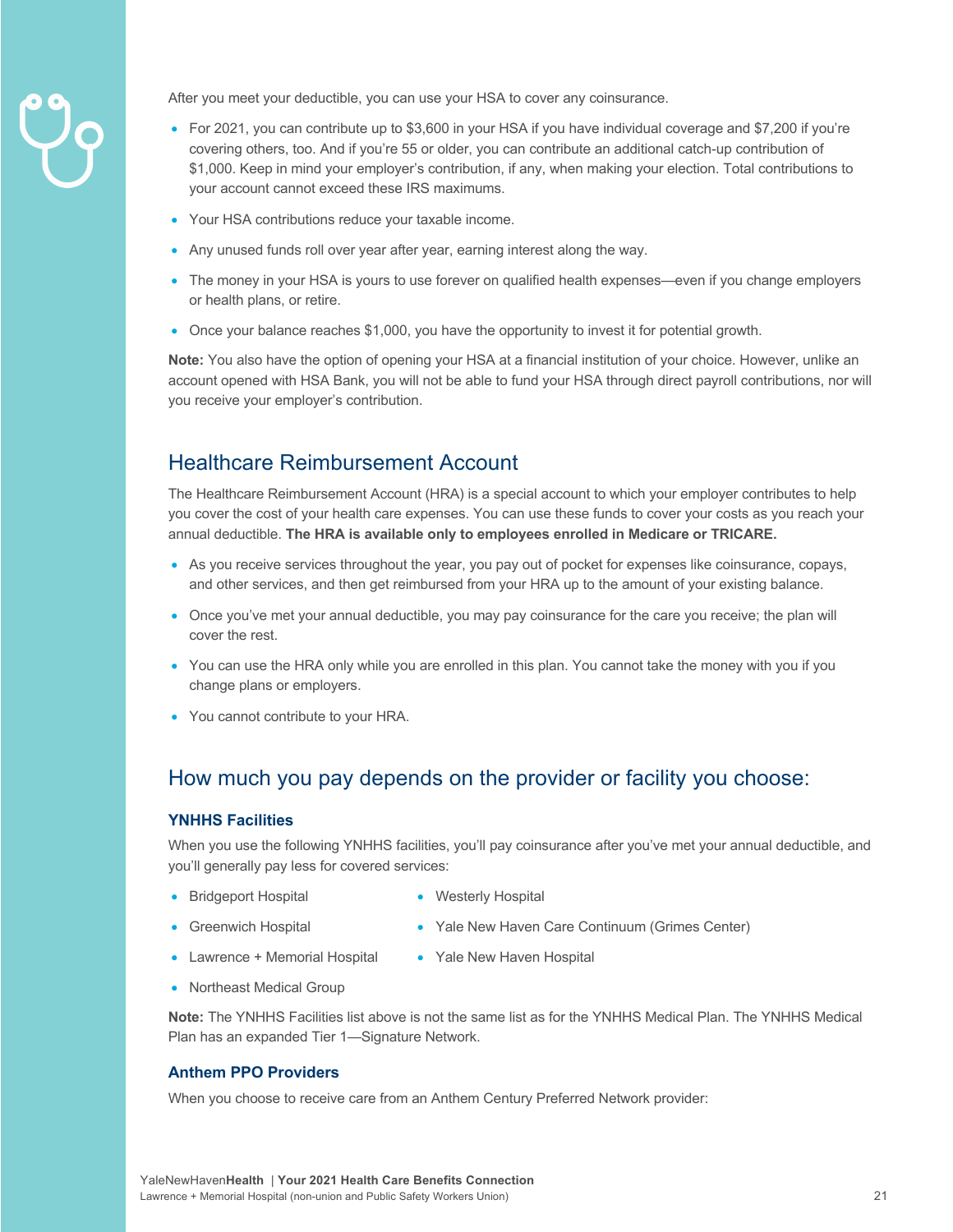- 
- You'll need to meet your annual deductible (\$2,000 individual/\$4,000 family) before the plan begins to share the cost of your care.
- After you meet your deductible, you'll pay 20% coinsurance for care until you reach your annual out-of-pocket maximum.
- Once you meet your annual out-of-pocket maximum, the plan will pay 100% of covered expenses through that calendar year.

To find a provider in the Anthem Century Preferred Network, visit the Anthem website (http://anthem.com/) or call **888-266-2896**.

#### **Out-of-Network Providers**

When you use a provider or facility that is not in the Anthem Century Preferred Network:

- You'll pay the most for care.
- Anthem will pay a maximum allowable amount (MAA).
- You will be responsible for costs up to your annual deductible, coinsurance, and any difference between the MAA and the amount billed by the provider.
- You'll need to file a claim for the care to be covered. Payments will be made directly to the provider unless you submit a bill showing you've paid it already.

## What You Pay for Care

Below is a summary of how certain services are covered. For a more complete list and any limitations, visit HRConnect to view the summary plan description (SPD), which will be available on January 1, 2021.

| <b>Plan Feature</b>                                                                                                                        | <b>YNHHS Facility</b>                  | <b>Anthem PPO Provider</b>             | <b>Out-of-Network Provider</b>         |
|--------------------------------------------------------------------------------------------------------------------------------------------|----------------------------------------|----------------------------------------|----------------------------------------|
| <b>Annual Deductible</b>                                                                                                                   | Individual: \$2,000<br>Family: \$4,000 | Individual: \$2,000<br>Family: \$4,000 | Individual: \$2,000<br>Family: \$4,000 |
| <b>Out-of-Pocket Maximum</b>                                                                                                               | Individual: \$3,000<br>Family: \$6,000 | Individual: \$3,000<br>Family: \$6,000 | Individual: \$4,000<br>Family: \$8,000 |
| <b>Member Coinsurance After</b><br><b>Deductible</b>                                                                                       | 0% after deductible                    | 20% after deductible                   | 40% after deductible                   |
| <b>Preventive Care Exams</b>                                                                                                               | 0%, deductible waived                  | 0%, deductible waived                  | 40% after deductible                   |
| <b>Office Visits</b>                                                                                                                       | 0% after deductible                    | 0% after deductible                    | 40% after deductible                   |
| <b>Diagnostic Services</b><br><b>Performed in Hospital</b><br>(Lab, x-ray, MRI, PET, CAT<br>scan, nuclear cardiology)                      | 0% after deductible                    | 20% after deductible                   | 40% after deductible                   |
| <b>Diagnostic Services</b><br><b>Performed in Office</b><br>(Lab, x-ray, MRI, PET, CAT<br>scan, nuclear cardiology)                        | 0% after deductible                    | 0% after deductible                    | 40% after deductible                   |
| <b>Rehabilitation Therapy</b><br>Performed in Hospital <sup>1</sup><br>(Physical, speech,<br>occupational, chiropractic,<br>cardiac rehab) | 0% after deductible                    | 20% after deductible                   | 40% after deductible                   |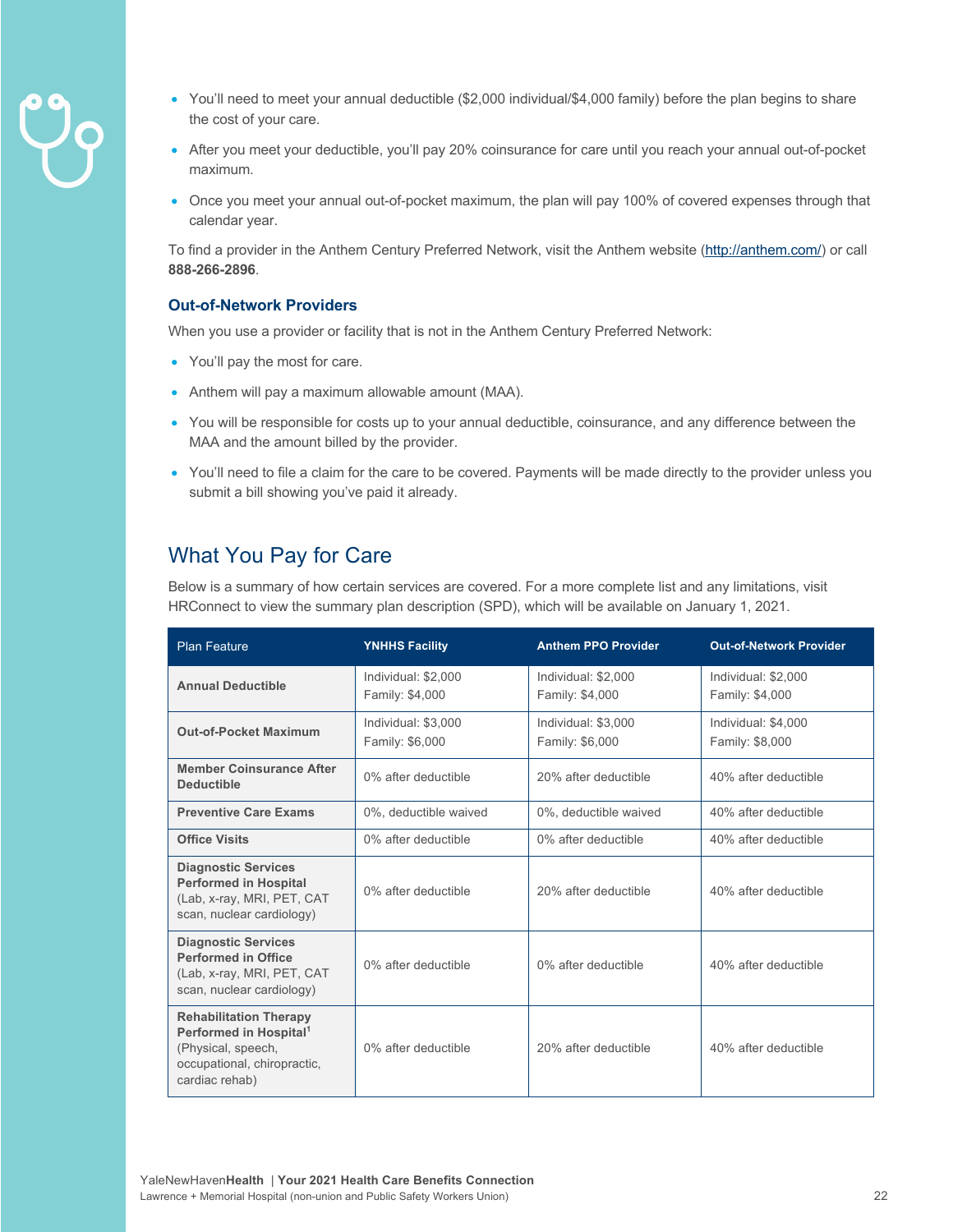| <b>Plan Feature</b>                                                                                                                                  | <b>YNHHS Facility</b>             | <b>Anthem PPO Provider</b>                 | <b>Out-of-Network Provider</b> |
|------------------------------------------------------------------------------------------------------------------------------------------------------|-----------------------------------|--------------------------------------------|--------------------------------|
| <b>Outpatient Rehabilitation</b><br><b>Therapy Performed in</b><br>Office $2$<br>(Physical, speech,<br>occupational, chiropractic,<br>cardiac rehab) | 0% after deductible               | 0% after deductible                        | 40% after deductible           |
| <b>Emergency Care</b><br>(Emergency room; copay<br>waived if admitted)                                                                               | \$100 copay after deductible      | \$200 copay after deductible               | \$200 copay after deductible   |
| <b>Urgent Care</b><br>(Walk-in and urgent care<br>centers)                                                                                           | 0% after deductible               | 20% after deductible                       | 40% after deductible           |
| <b>Ambulance Services</b><br>(Hospital-owned)                                                                                                        | n/a                               | 20% after deductible                       | 40% after deductible           |
| <b>Ambulance Services</b><br>(Not hospital-owned)                                                                                                    | n/a                               | 0% after deductible                        | 40% after deductible           |
| <b>Telehealth</b>                                                                                                                                    | OnDemand<br>\$49 after deductible | LiveHealth Online<br>\$49 after deductible | n/a                            |
| <b>Outpatient Surgery</b><br><b>Performed in Hospital</b><br><b>Ambulatory Care Center</b>                                                           | 0% after deductible               | 20% after deductible                       | 40% after deductible           |
| <b>Inpatient Surgery</b><br>(Semi-private room and<br>board)                                                                                         | 0% after deductible               | 20% after deductible                       | 40% after deductible           |
| <b>Outpatient Mental</b><br><b>Health/Substance Abuse</b><br><b>Services Performed in</b><br><b>Office</b>                                           | 0% after deductible               | 0% after deductible                        | 40% after deductible           |
| <b>Inpatient Mental</b><br><b>Health/Substance Abuse</b><br><b>Services</b>                                                                          | 0% after deductible               | 0% after deductible                        | 40% after deductible           |
| <b>Skilled Nursing Facility<sup>3</sup></b>                                                                                                          | 0% after deductible               | 20% after deductible                       | 40% after deductible           |
| Durable Medical Equipment <sup>4</sup>                                                                                                               | n/a                               | 20% after deductible                       | 40% after deductible           |

<sup>1</sup> Inpatient rehabilitative services are limited to 100 days per member per year.

<sup>2</sup> Physical, speech, and occupational therapy visits are limited to a combined total of 60 visits per member per calendar year. For physical therapy and occupational therapy, prior authorization is required after the first visit. Chiropractic services are limited to 12 visits per member per calendar year.

<sup>3</sup> Skilled nursing facility services are limited to 100 days per calendar year.

<sup>4</sup> You must use a participating provider to be covered for durable medical equipment and prosthetic devices.

To see employee premium contributions for the medical plan, visit ynhhsbenefits.com.

## When to Connect with Anthem

For a medical stay and/or service preauthorization, call **800-238-2227** (in Connecticut) or **800-248-2227** (out of state). For behavioral health or substance abuse stays, call **800-934-0331**.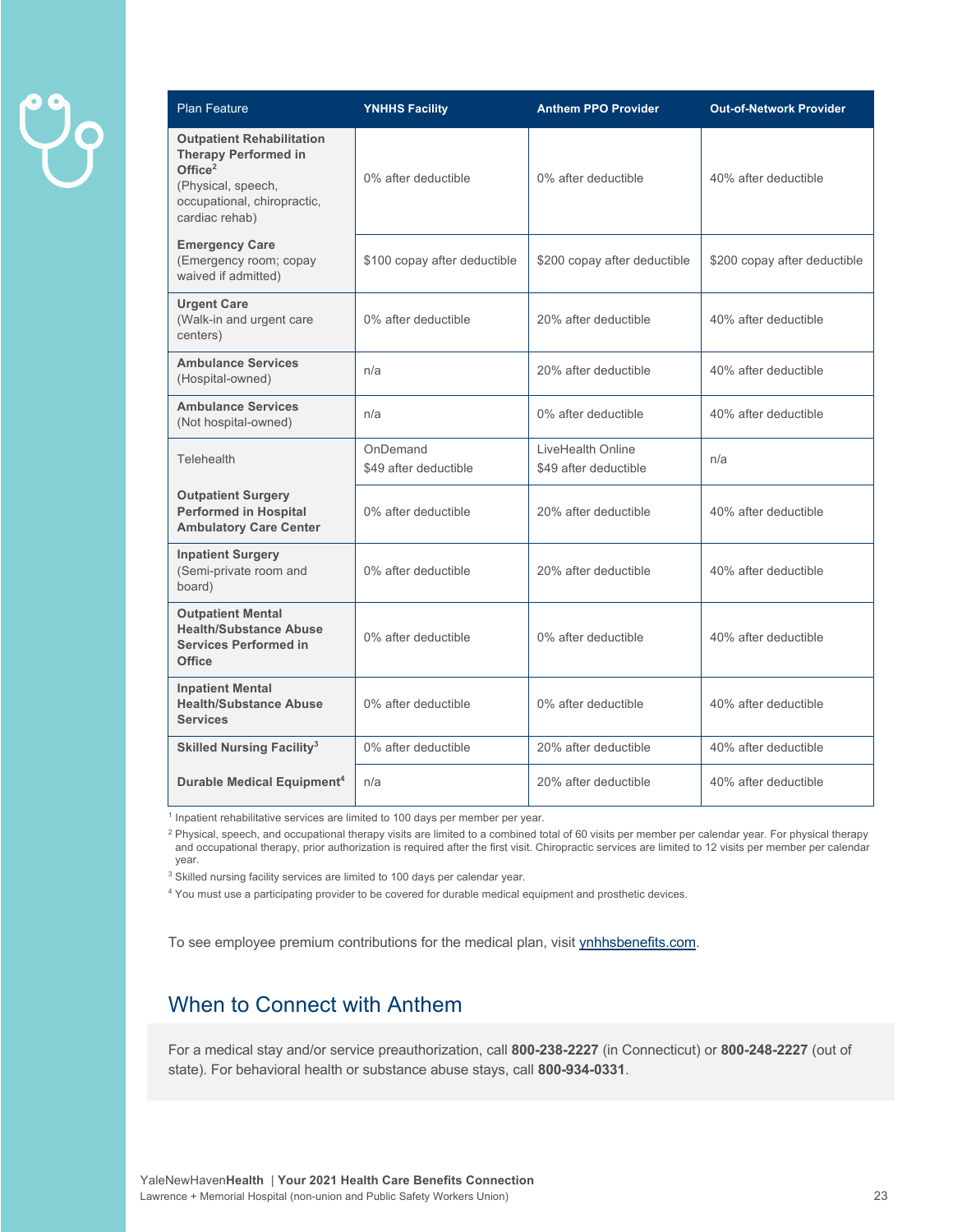

Before receiving any of the following services, you must call Anthem for preauthorization. Otherwise, your benefits will be reduced.

- **Inpatient stays** in a hospital, skilled nursing facility, hospice facility, subacute care or acute rehabilitation facility, or a behavioral health or substance abuse treatment center (CALL at least 24 hours before the start of your stay)
- **High-cost diagnostic imaging services** prescribed by an out-of-network provider
- **Organ/tissue transplants,** including evaluation, donor search, organ procurement/tissue harvest, or transplant

For admissions following emergency or urgent care, you, your representative, or your doctor must call Anthem within 48 hours of admission.

If you do not precertify for the services above:

- Benefits for inpatient stays will be reduced by \$200.
- Benefits for doctor fees will be reduced by 25%.

You can also connect with Anthem to:

- Find a provider in the Anthem Century Preferred Network
- Resolve insurance claim and billing issues
- Ask questions about preventive and/or diagnostic care
- Get general health information

## Urgent Care & Telehealth (HDHP)

#### **WHAT YOU NEED TO KNOW**

Can't wait to see a doctor? Urgent care and telehealth services help you quickly connect with affordable care.

### Urgent Care

When you need immediate care for an illness or injury, you can visit the nearest YNHHS walk-in facility or a PhysicianOne Urgent Care center. To locate an urgent care center close to you, visit HRConnect and search for "urgent care."

Once you meet your annual deductible, you'll pay nothing when visiting a YNHHS facility; you'll pay more if you use other providers.

### **Telehealth**

Telehealth is an ideal alternative for immediate treatment of an illness or injury when you can't get to a doctor's office or urgent care center.

You and your covered family members can visit a doctor virtually, wherever you are, whenever you need care via phone, tablet, or computer. If you need medication, the doctor can even send a prescription to your pharmacy (in Connecticut, New York, Massachusetts, and Rhode Island).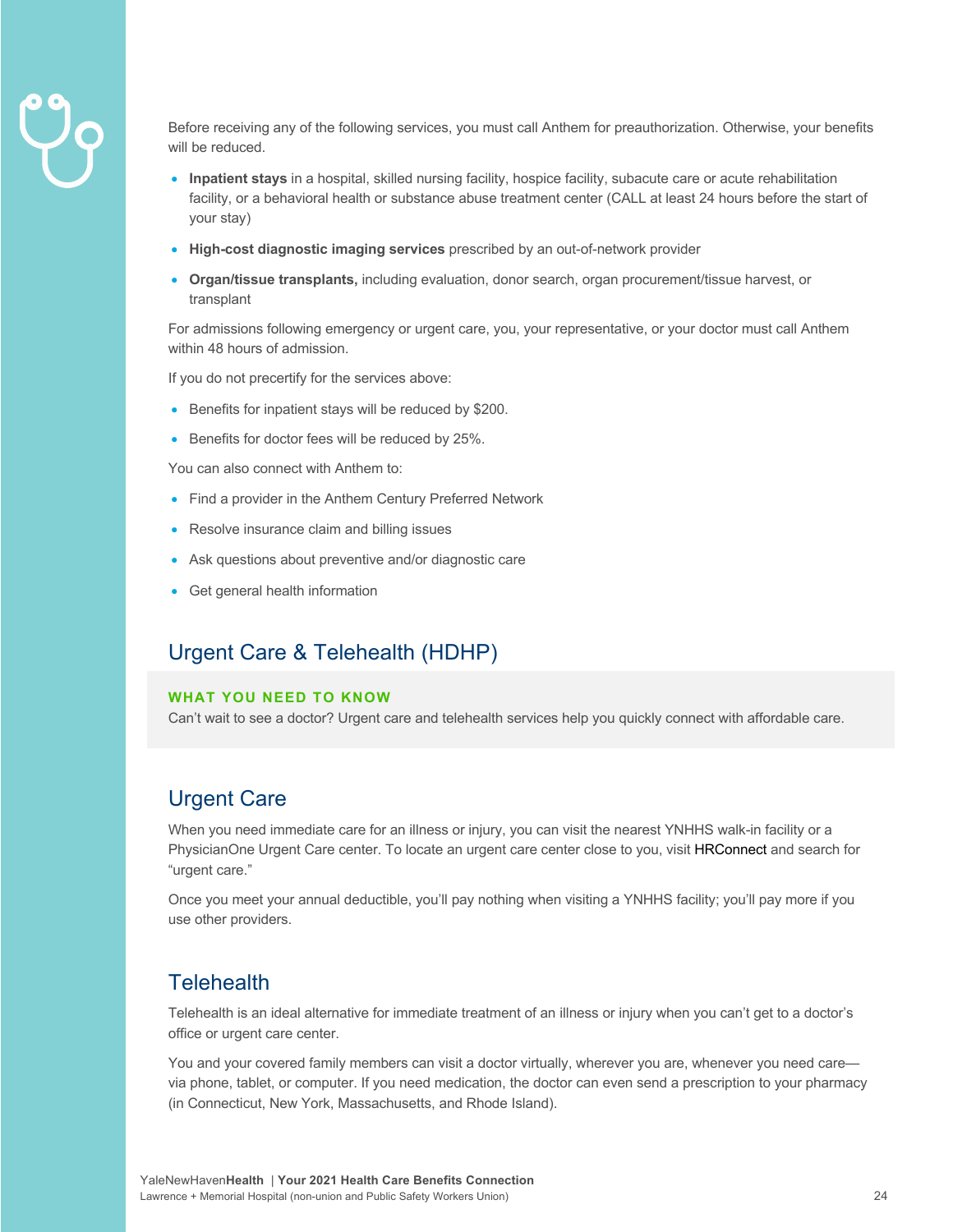

Use the telehealth services below to connect to care outside the usual office hours. **Telehealth is not an alternative to emergency care for a life-threatening condition.** 

## OnDemand

See one of our own Northeast Medical Group (NEMG) providers weekdays from 7 a.m. to 7 p.m. ET, excluding holidays. To get started, download the MyChart mobile app.

The NEMG providers you see OnDemand can:

- Diagnose symptoms
- Order testing
- Prescribe medication
- Send prescriptions to the pharmacy of your choice in Connecticut, New York, Massachusetts, and Rhode Island.

If you've already met your annual deductible, you'll pay a \$49 copay to use OnDemand. OnDemand does not cover pediatric services. Find more information about OnDemand at HRConnect.

#### **How It Works**

- 1. Register with MyChart online at **ynhhs.org/ondemand** or through the mobile app.
- 2. Schedule your OnDemand visit. You'll get reminder emails, phone calls, and app pushes to remind you of your upcoming visit.
- 3. Complete e-Checkin on the mobile app or website 15 minutes before your visit. You'll answer questions about your medical history and insurance coverage.
- 4. Pay for your visit with a credit card, debit card, or your HSA Bank Flexible Spending Account debit card.
- 5. Join a virtual waiting room, where a medical assistant will greet you and confirm your information.
- 6. Visit your OnDemand doctor.
- 7. After your appointment, find a summary of your visit in the MyChart app.

#### When you or your child can't wait for care

LiveHealth Online is there for you 24/7/365. Pediatric services are not covered by OnDemand. Call 888-548-3432.

## LiveHealth Online

For pediatric services, or to see a board-certified doctor after hours, on weekends and holidays, and when you're out of state, visit LiveHealth Online (livehealthonline.com), download the mobile app or call **888-548-3432**.

If you've already met your annual deductible, you'll pay a \$49 copay to use LiveHealth Online. You can pay with a credit or debit card, including your HSA debit card or your FSA debit card. Be sure to provide your Anthem ID card information, so your claim is processed as an office visit.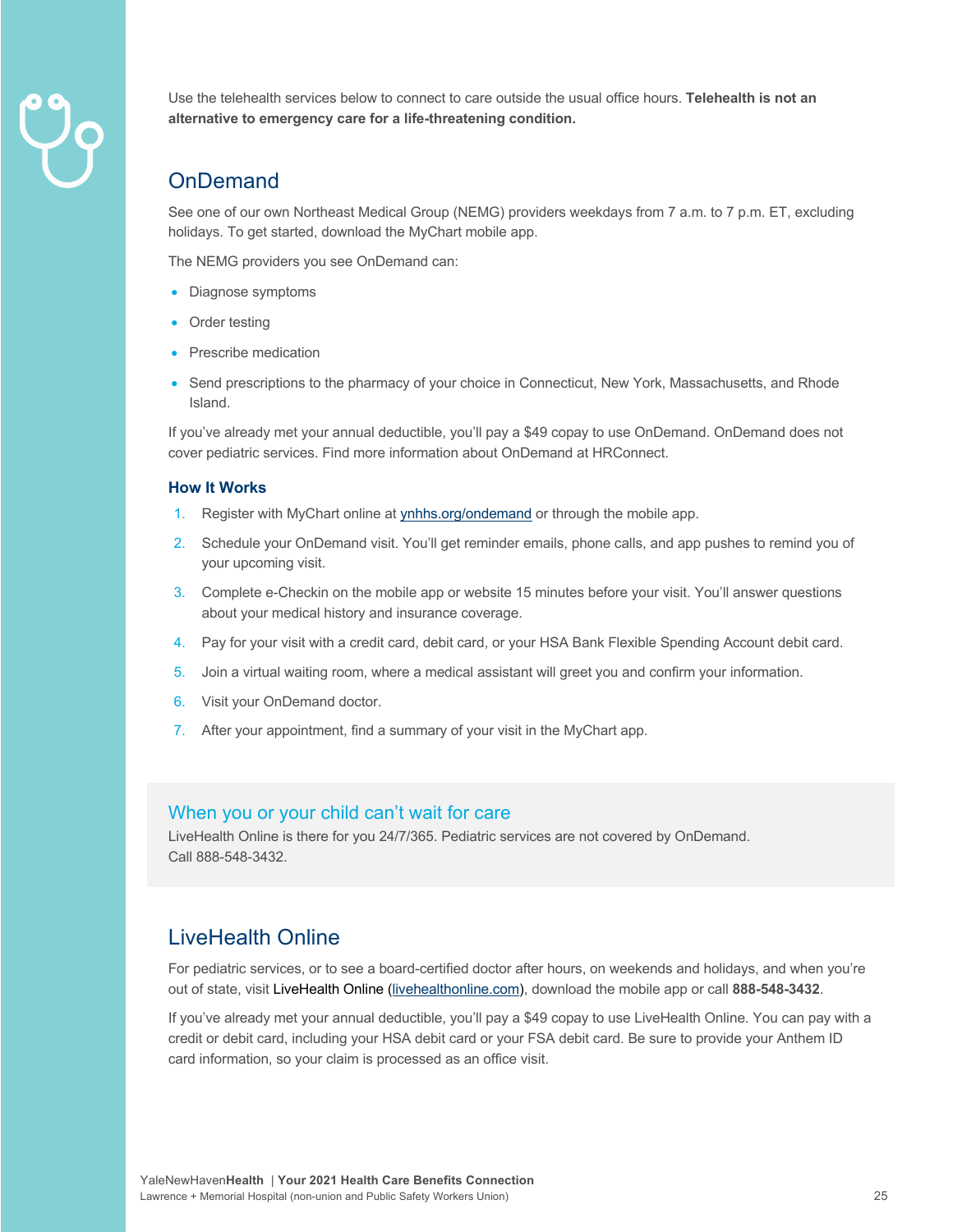## Prescription Drugs (HDHP)

#### **WHAT YOU NEED TO KNOW**

You automatically have prescription drug coverage through CVS Caremark when you enroll in either of the High-Deductible Health Plans. You can use your HSA or HRA to pay for your share of the cost. You can fill covered prescriptions at participating CVS retail pharmacies or through the CVS Caremark mail service.

Until the deductible is met, all covered medical and prescription costs are applied against the deductible. You will pay the actual cost of your prescription, as negotiated between CVS Caremark and the pharmacy.

#### Need to fill a prescription?

Find a participating pharmacy near you. Connect with a local pharmacy: www.caremark.com/

## Filling Your Prescription

#### **Short-Term Medications**

You can fill up to a **30-day supply** of a prescription at more than 5,000 participating pharmacies in the Connecticut, New York, and New Jersey area (64,000 nationwide), including major pharmacy and supermarket chains and most independent drug stores. Simply present the prescription and your CVS Caremark prescription drug card.

In an emergency or if you're out of state and can't get to a participating pharmacy, you'll pay out of pocket and then file a claim for reimbursement from CVS Caremark.

#### Pay nothing for certain preventive drugs

The Affordable Care Act (ACA) makes many prescription medications, vaccines, and supplements—including contraceptives and statins—available to you at no cost.

When a generic is available and you or your doctor chooses a brand-name drug instead, you'll pay the brandname copay—plus the difference in cost between the two medications.

### What You Pay for Fills

The High-Deductible Health Plans have a combined annual deductible for medical and prescription drug services. You'll pay the full cost of services until you meet your deductible; for prescription drugs, you'll pay the actual cost of your medication, as negotiated between CVS Caremark and the pharmacy.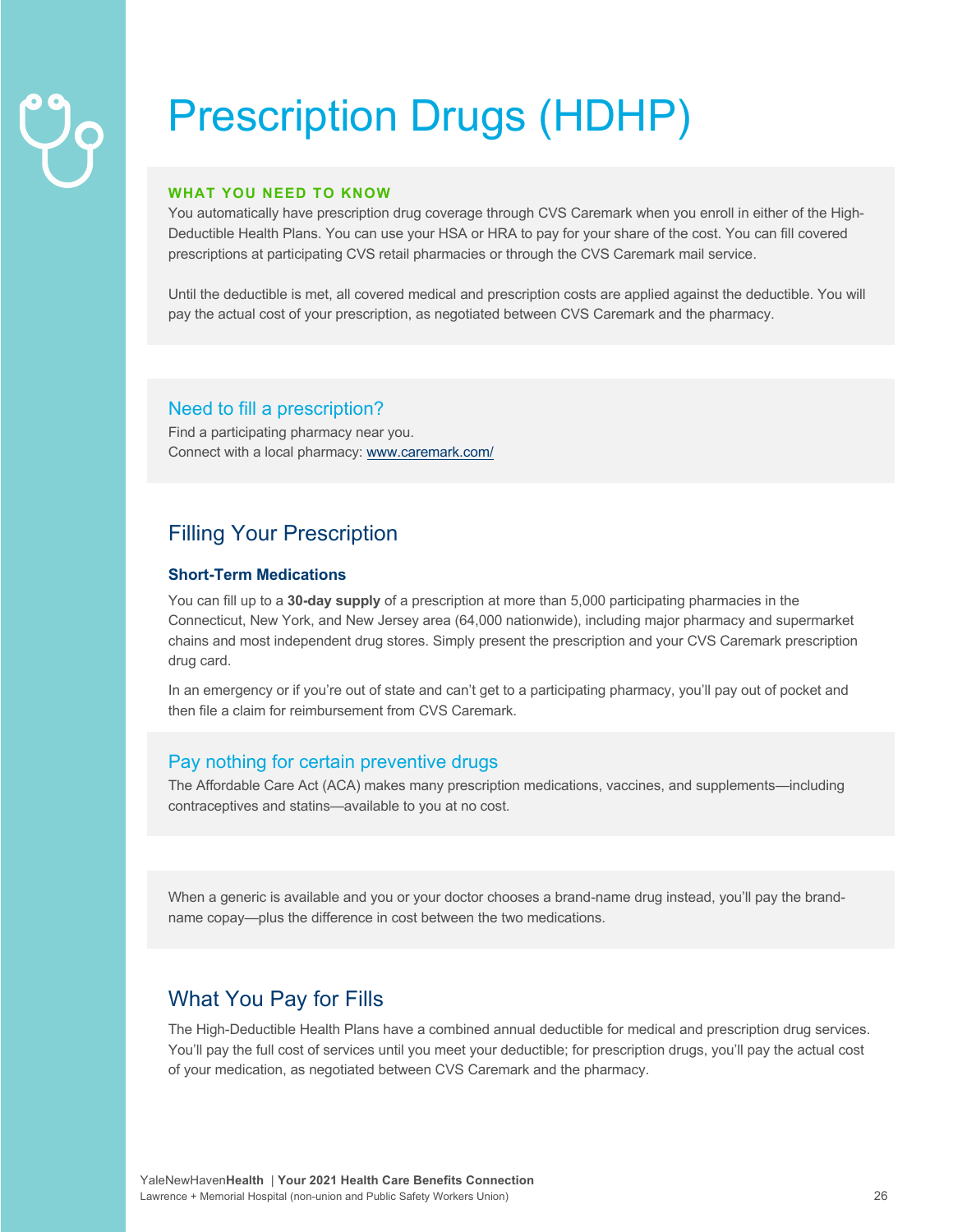

Under these plans, the most you'll pay out of pocket for medical care and prescription drugs in any calendar year is \$3,000 per individual or \$6,000 per family.

How much you'll pay for your prescription depends on the type of medication and the amount prescribed. When the cost of a drug is less than the minimum copay, you'll pay the lower amount.

#### **Tier 1: Generic**

- **30-day supply:** \$10 copay after deductible
- **31- to 90-day supply:** \$10 copay after deductible through CVS Caremark mail service (info.caremark.com/mailservice)

#### **Tier 2: Brand Name**

- **30-day supply:** \$25 copay after deductible, if the drug is on the list of preferred brand drugs (the formulary)
- **31- to 90-day supply:** \$50 copay after deductible through CVS Caremark mail service (info.caremark.com/mailservice)

#### **Tier 3: Non-Preferred Brand**

- **30-day supply:** \$40 copay after deductible, if the drug isn't on the list of preferred brand drugs (the formulary)
- **31- to 90-day supply:** \$80 copay after deductible through CVS Caremark mail service (info.caremark.com/mailservice)

#### **A Word About Specialty Drugs**

Certain high-cost specialty drugs are subject to the Advance Control Specialty Formulary. This formulary includes specialty generics and clinically effective brand therapies, and combines other specialty programs, such as Specialty Guideline Management to ensure proper utilization. For the most current formulary listing, visit the Caremark website (caremark.com/) or call CVS Caremark customer service at **877-636-0406**.

### Preauthorization and Other Special Circumstances

#### **Compounded Medications**

Some prescriptions, including compounded drugs, require preauthorization from CVS Caremark before they can be filled. Your pharmacist will let you know if your doctor needs to make that call. Compounded drugs are covered as Tier 3 medications.

#### **Breast Cancer Drugs**

If you're taking raloxifene (brand name: Evista) or tamoxifen (brand name: Nolvadex) for primary prevention of breast cancer, these generics may be available at no cost to you through the preventive provisions of the Affordable Care Act. To learn if you qualify, your doctor will need to complete the Preventive Services Zero Cost Sharing Form and fax it to CVS Caremark.

#### **Drugs and Supplies Not Covered**

The following drugs and medical supplies are not covered by the plan:

- Medical devices and appliances
- Weight-loss drugs
- Drugs whose sole purpose is to promote or stimulate hair growth

• Experimental drugs

• Immunization agents, biological sera, blood or blood plasma

• Retin A (for those over age 28)

- Infertility medications
- Most over-the-counter drugs, vitamins, and nutritional supplements
- Ostomy supplies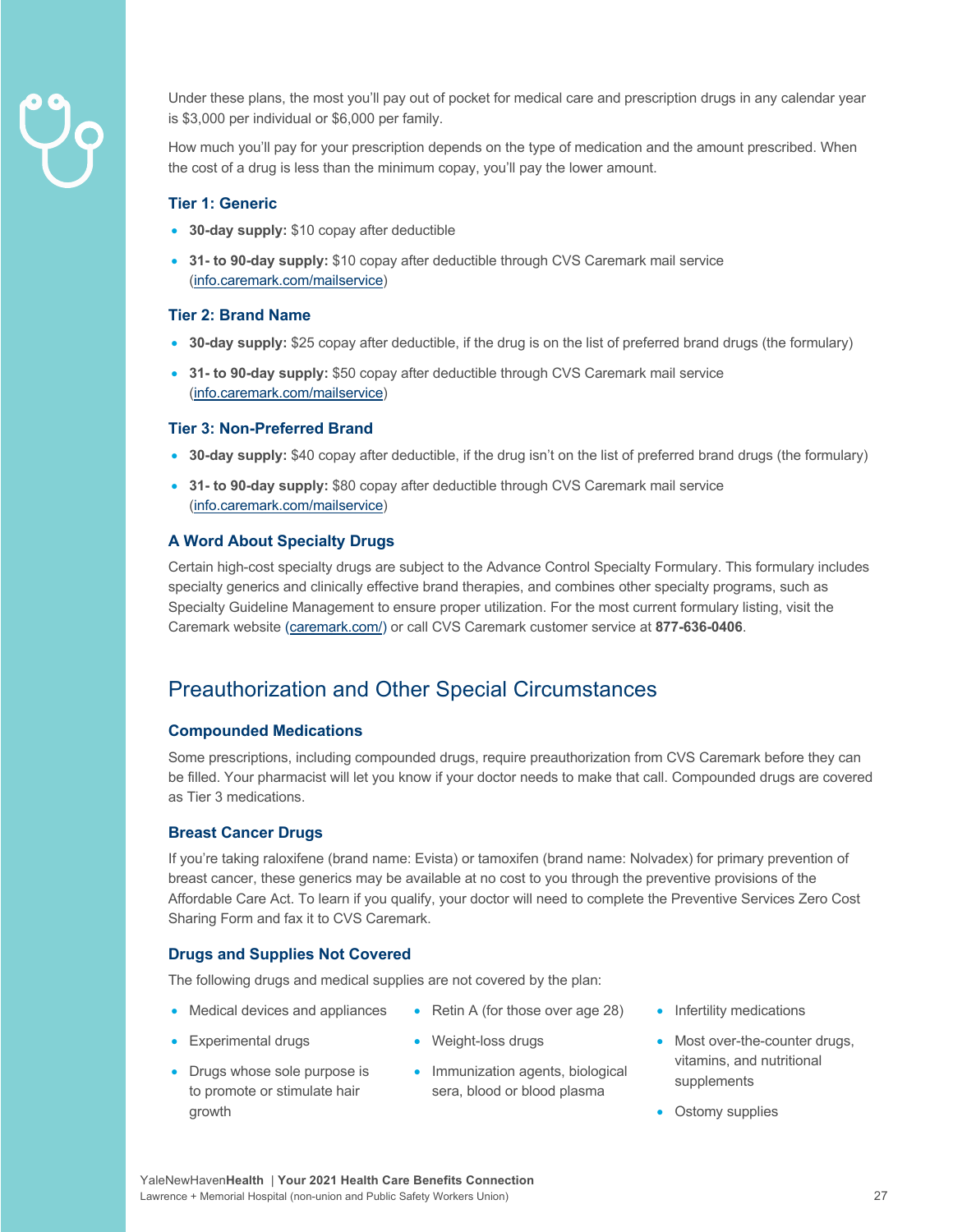## Health Care FSA

#### **WHAT YOU NEED TO KNOW**

A Health Care Flexible Spending Account (FSA) helps you set aside money to pay for health care expenses you'll have during the year. The pluses: You contribute pretax income, so you're paying no taxes on your contributions—plus, your contributions reduce your taxable income. The catch: You need to budget carefully, since you'll have to forfeit any unused balance over \$550.

If you're enrolled in the HDHP and want pretax options for covering out-of-pocket dental and vision expenses, you can open a Limited-Purpose FSA. And even if you don't enroll in a medical plan, you can contribute to a full Health Care FSA to help you cover medical, prescription drug, dental, and/or vision out-of-pocket-expenses.

## How It Works

When you elect your benefits as a new employee or during annual open enrollment, you choose your FSA contribution level for the calendar year (up to \$2,750 in 2021).

**Plan carefully!** You can carry over up to \$550 in unused funds to the next plan year, but you'll forfeit any amount over that. You have until March 31, 2021, to submit your 2020 claims through PayFlex.

For example, if, as of December 31, **2020**, you have \$600 of unused FSA funds, you can carry over \$550 for use by December 31, **2021**. The remaining \$50 must be used for **2020** expenses. You have until March 31, **2021**, to submit them for reimbursement. If you don't submit 2020 claims by March 31, 2021, the \$50 is forfeited.

During every open enrollment period, you'll elect the amount you want to contribute to your FSA the following year. Your election does not automatically roll over from year to year.

Your pretax paycheck contributions are deposited directly into your FSA, which is administered by HSA Bank.

You can use your FSA to pay for eligible expenses, including:

- Copays and coinsurance
- Prescription drugs and over-the-counter medications (with a doctor's prescription)
- Medical equipment, like crutches, and supplies such as bandages
- Vision care, like eyeglasses and contact lenses
- Dental expenses, such as fillings and braces

When you have eligible expenses, you can use your FSA debit card to pay for them. Or, you can submit receipts and file a claim for reimbursement.

Please keep in mind that you cannot reimburse yourself for the same expense with money from both your HRA and FSA.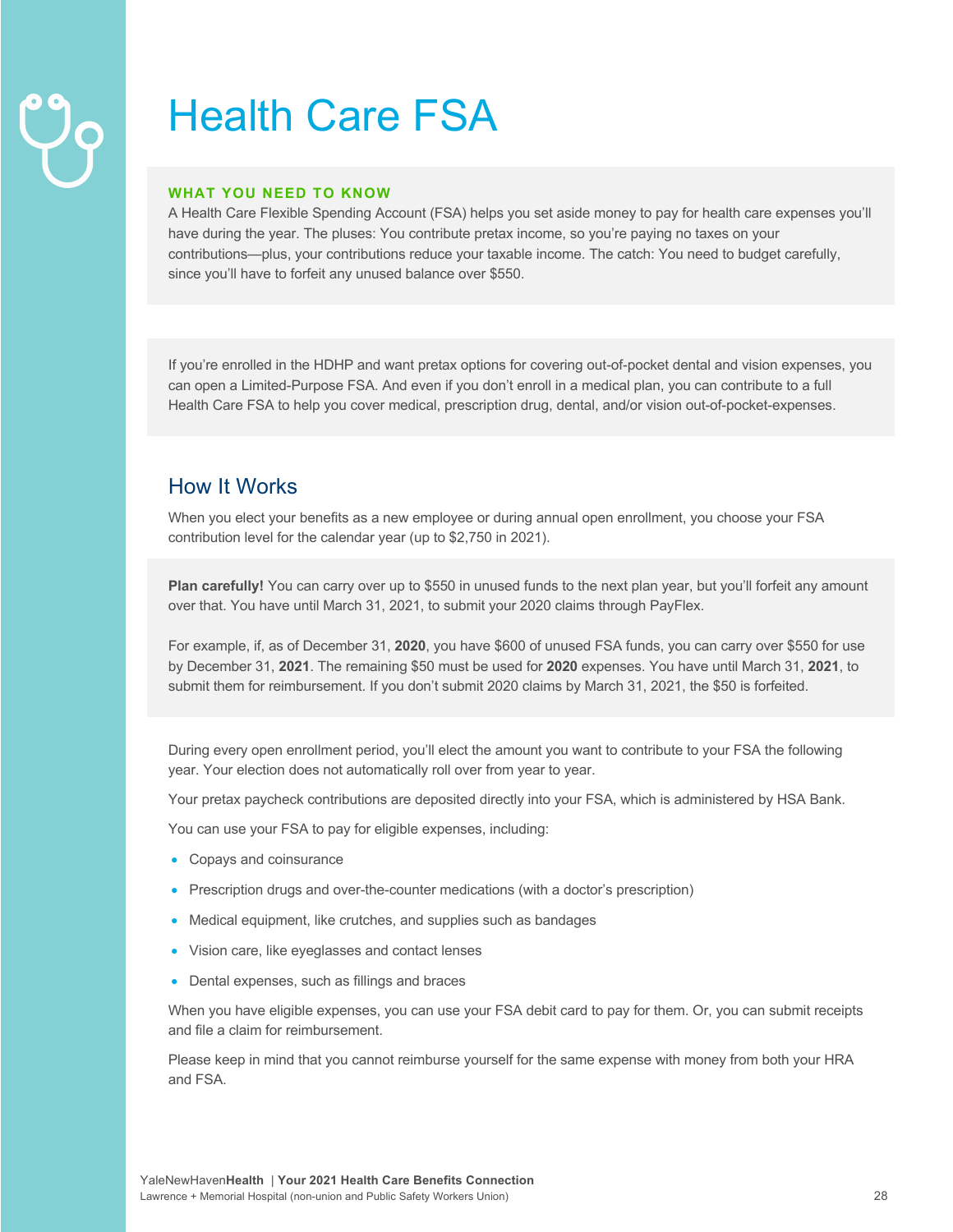

## Limited-Purpose FSA

If you enroll in the HDHP with HSA, you can contribute to the Limited-Purpose FSA. This account works the same way the full Health Care FSA works, with one exception: It is for dental and vision expenses only.

## Managing Your Account

You set up and manage your FSA on the HSA Bank website (www.hsabank.com) or via the mobile app. Then, you can upload receipts and submit claims, pay providers, and track your account balance and transactions.

You have until March 31 of the following year to submit receipts for reimbursement.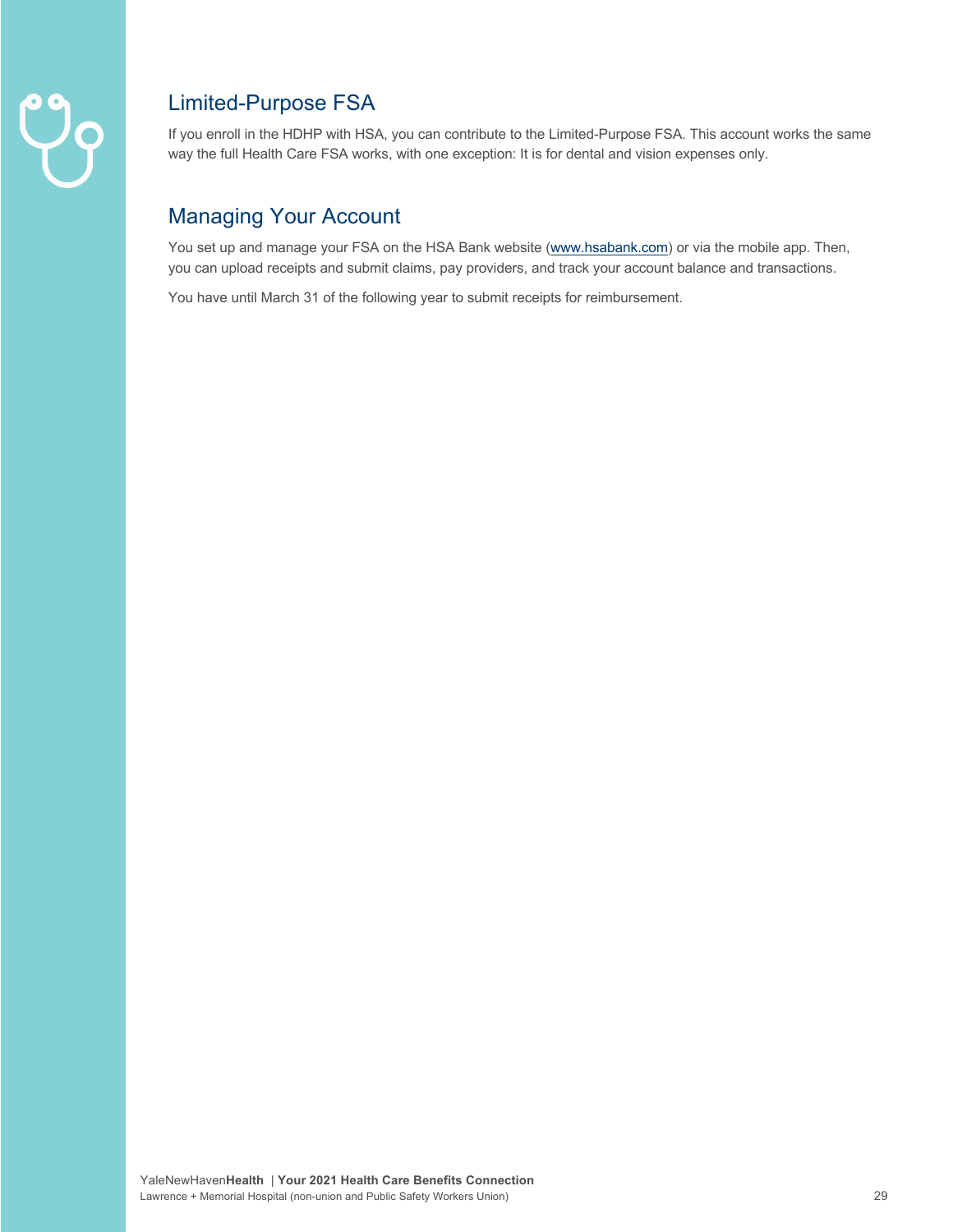## Dental Benefits

#### **WHAT YOU NEED TO KNOW**

You can choose from two Cigna dental plans that cover all your dental needs, from routine exams and cleanings to major services like bridgework, crowns, and orthodontia. Although you may see any dentist you like, when you visit a Cigna Dental network dentist, you'll pay less and you won't have to file a claim.

#### Find a participating dentist

The Cigna website makes it simple to locate a participating dentist in your area. Connect with a network dentist: hcpdirectory.cigna.com

## Plan Features

Choose from two plans: **Cigna Dental Option 1** (Basic) or **Cigna Dental Option 2** (Enhanced).

Both plans feature:

- A nationwide network of Cigna dentists
- Discounted rates for using participating Cigna network dentists
- Preventive and diagnostic care at no cost to you
- Coverage for restorative services and orthodontia

The key difference: Option 2 provides a higher annual maximum benefit and higher levels of coverage for basic restorative and orthodontic services. Its higher benefit levels will cost you more per paycheck.

You can also choose to waive dental coverage.

#### Know Before You Go

Before you sit down for a procedure that will cost more than \$200, contact Cigna to request a pretreatment review of benefits. That way, you'll know how much the plan will cover, and how much you'll need to pay.

### How the Plans Compare

Here's what you'll pay after you've satisfied your calendar-year deductible, except as noted.

| <b>Plan Feature</b>                                                 | <b>Option 1 (Basic)</b>           | <b>Option 2 (Enhanced)</b>        |
|---------------------------------------------------------------------|-----------------------------------|-----------------------------------|
| <b>Annual Deductible*</b>                                           | Individual: \$50<br>Family: \$150 | Individual: \$50<br>Family: \$150 |
| Individual Maximum Calendar-Year<br>Benefit* (excludes orthodontia) | \$1,200                           | \$1,500                           |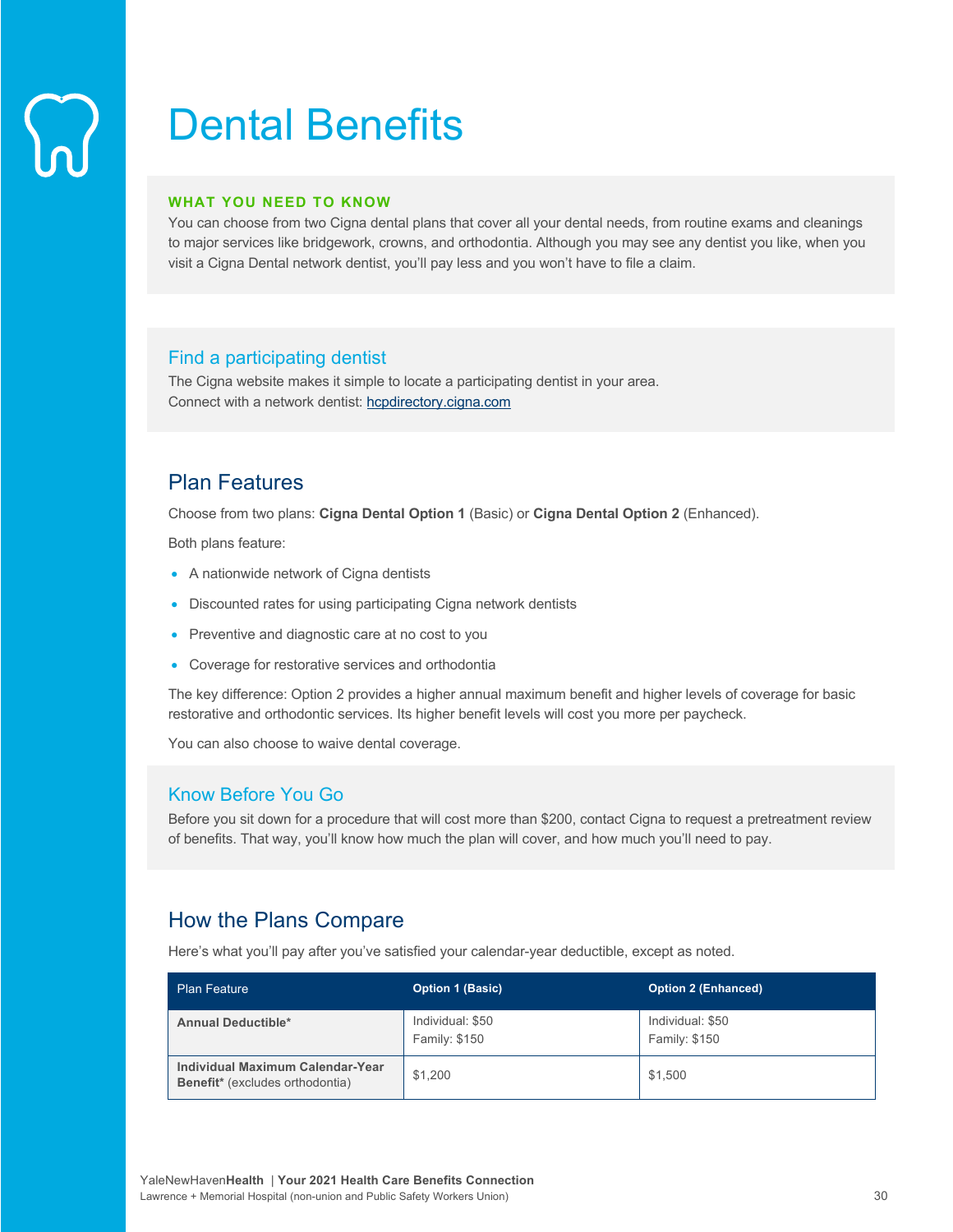| <b>Plan Feature</b>                                                                                                                                  | <b>Option 1 (Basic)</b>                                                                | <b>Option 2 (Enhanced)</b>                                                            |
|------------------------------------------------------------------------------------------------------------------------------------------------------|----------------------------------------------------------------------------------------|---------------------------------------------------------------------------------------|
| <b>Preventive &amp; Diagnostic Care</b><br>Services (no deductible) includes<br>routine exams, cleanings, x-rays,<br>sealants, and other services    | \$0                                                                                    | \$0                                                                                   |
| Basic Restorative Care such as<br>fillings, oral surgery, extractions, root<br>canals, periodontics, and repairs to<br>dentures, bridges, and crowns | 20% coinsurance after deductible                                                       | 10% coinsurance after deductible                                                      |
| Major Restorative Care such as<br>dentures, bridges, crowns, and<br>implants                                                                         | 40% coinsurance after deductible                                                       | 40% coinsurance after deductible                                                      |
| Orthodontia                                                                                                                                          | 40% coinsurance after deductible<br>Lifetime maximum benefit (per<br>person):* \$1,000 | 40% coinsurance after deductible<br>Lifetime maximum benefit (per<br>person): \$1,500 |

\*All plan deductibles and maximums (dollar and occurrence) cross-accumulate between in-network and out-of-network unless otherwise noted.

For additional details about covered services, including what the plan pays if you use an out-of-network provider or facility, exclusions, and limitations, visit HRConnect to view the summary plan description (SPD).

### **If You Use an Out-of-Network Dentist**

- You may pay more for services because non-participating dentists have not negotiated fee discounts with Cigna.
- You may need to pay the dentist yourself and then submit a claim to be reimbursed by Cigna.
- If you need to submit a dental claim yourself, ask your dentist for a standard American Dental Association claim form.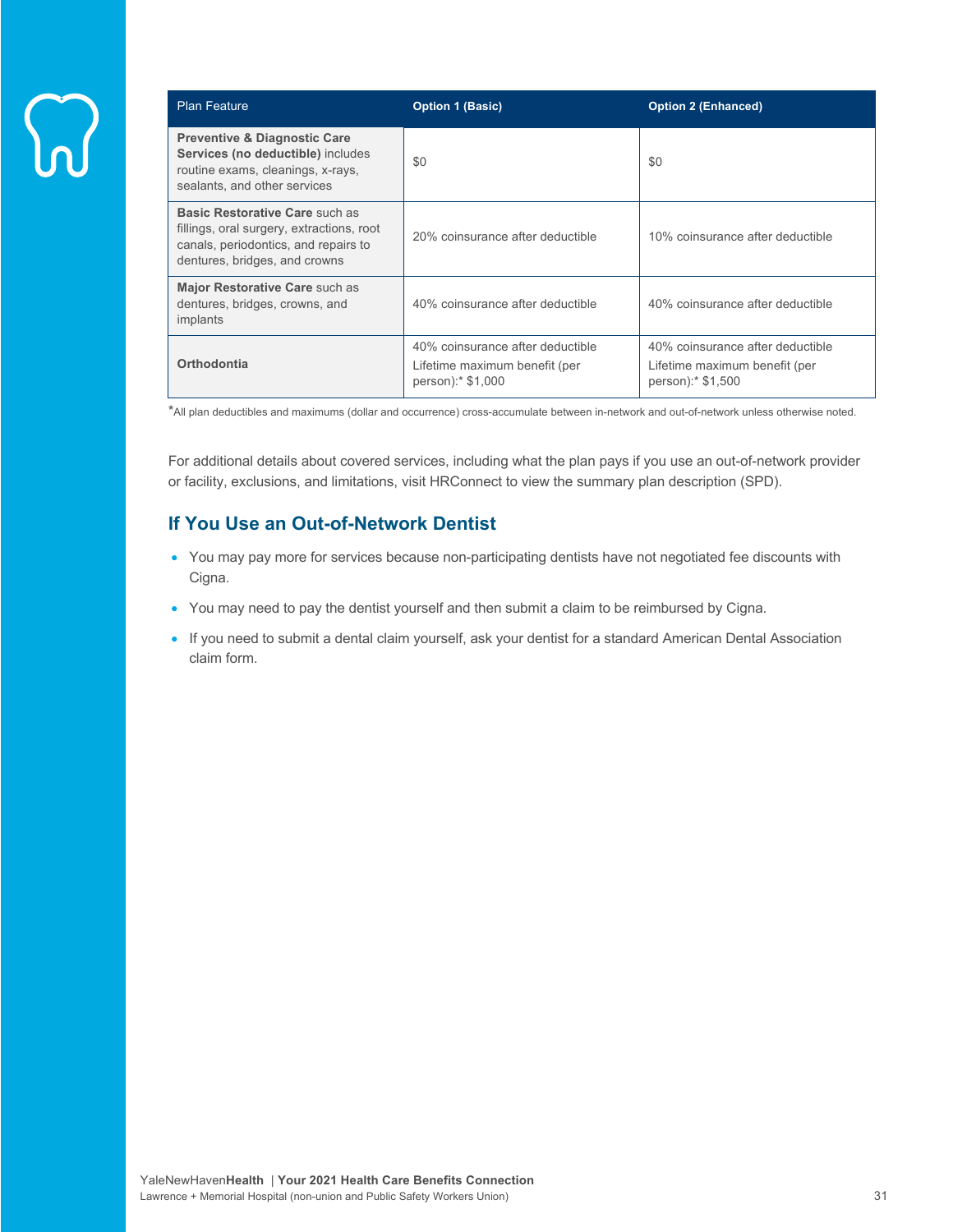## Vision Benefits

#### **WHAT YOU NEED TO KNOW**

The vision plan from Vision Service Plan (VSP) helps cover an annual eye exam and a pair of glasses or contact lenses every calendar year for you and any family member on your plan. Although you can receive care from any vision service provider you choose, you'll always pay less when you see a participating VSP provider.

### Find a Participating Doctor

You'll maximize your benefits and pay less out of pocket when you see a VSP doctor. Connect with a network doctor: www.vsp.com

## Plan Benefits

Unless indicated, amounts shown are what the plan pays.

| <b>Plan Feature</b>                                  | <b>In-Network Benefit</b>                                                                                                                                                  | <b>Out-of-Network Benefit</b>                                                                                           |
|------------------------------------------------------|----------------------------------------------------------------------------------------------------------------------------------------------------------------------------|-------------------------------------------------------------------------------------------------------------------------|
| Eye exam (every 12 months)                           | 100% after \$10 copay                                                                                                                                                      | Up to $$50$                                                                                                             |
| <b>Corrective lenses</b> (every 12 months)           | 100% after \$10 copay for lenses, \$25<br>copay for frames <sup>1</sup><br>Standard progressive: \$50<br>Premium progressive: \$80-\$90<br>Custom progressive: \$120-\$160 | Single vision: Up to \$50<br>Lined bifocals, trifocals: Up to \$75<br>Trifocals: Up to \$100<br>Progressive: Up to \$75 |
| <b>Frames</b> (every 12 months)                      | Up to \$170, plus 20% discount                                                                                                                                             | Up to $$70$                                                                                                             |
| <b>Contact lenses</b> (every 12 months) <sup>2</sup> | \$125, plus 15% discount on VSP<br>doctor services                                                                                                                         | Up to \$105                                                                                                             |

<sup>1</sup> Standard lenses, including glass or plastic single vision, bifocal, or trifocal and polycarbonate lenses for dependent children.

<sup>2</sup> When you select contact lenses instead of glasses.

For additional details about covered services, exclusions, and limitations, visit HRConnect to view the summary plan description (SPD).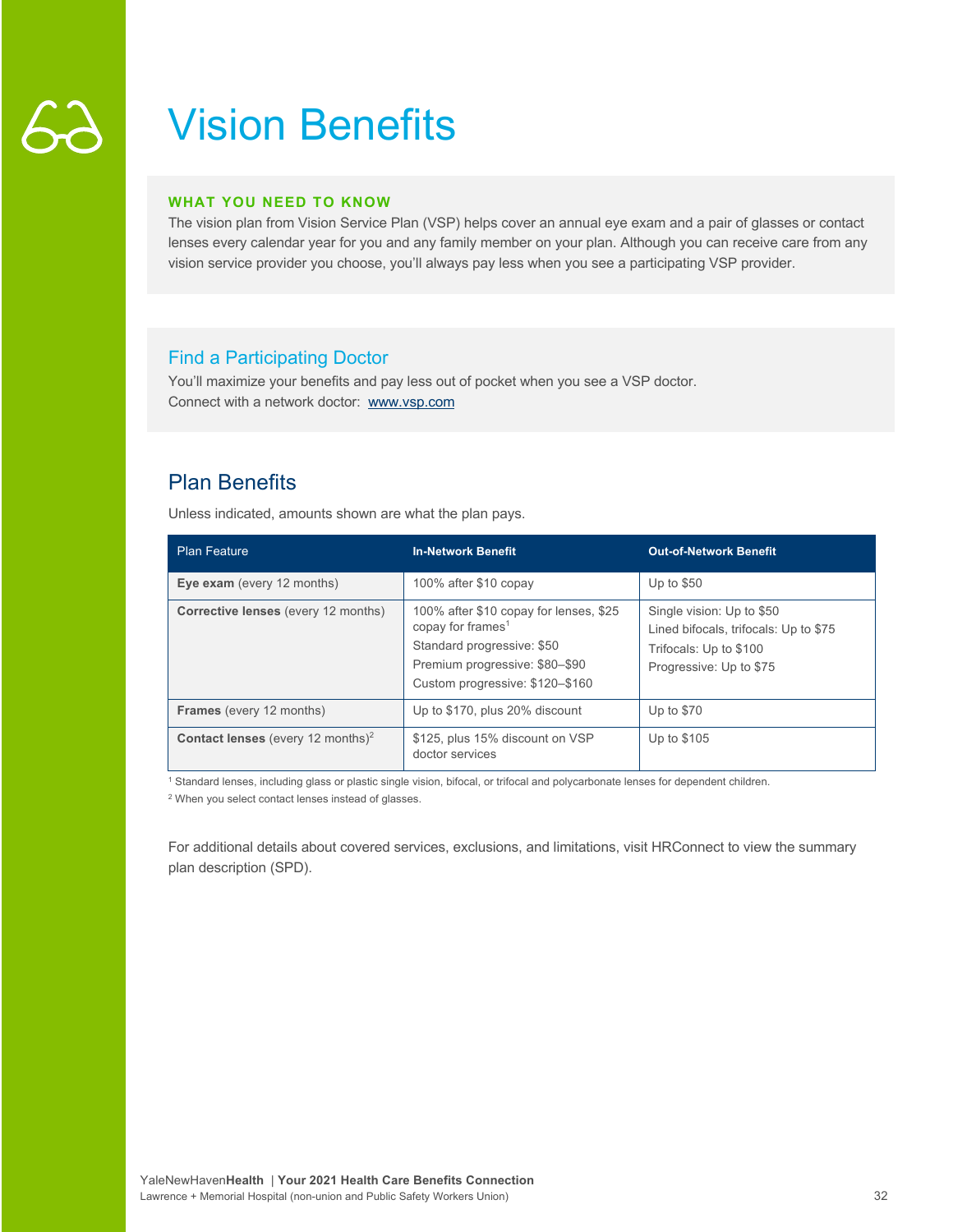## Employee & Family Resources

#### **WHAT YOU NEED TO KNOW**

Because life doesn't come with a playbook, the Employee and Family Resources (EFR) program, administered by Beacon Health Options, is here for you 24/7, at **no cost**. EFR connects you to the confidential support, referrals, information, and other resources you need to get you through the good and not-so-good times.

#### Got more than you can handle?

Call toll-free, 24/7: 877-275-6226

## Program Features

EFR is our employee assistance and work/life program, and it provides free, 24/7, confidential services and resources to you and members of your family.

#### **What can you use it for?**

- Get help dealing with relationship issues, anxiety and depression, substance abuse, and more.
- Have up to six free sessions with a licensed counselor.
- Get referrals to legal and financial services.
- Locate the perfect summer camp for your kids or an adult day care provider to watch an elderly parent while you're at work.
- Find resources, like videos, articles, and webinars covering a variety of topics, on the Beacon Health Options website (www.achievesolutions.net/ynhhs).

Consider reaching out to a Beacon counselor for up to six free visits before accessing your Anthem behavioral health benefits, which require a copay.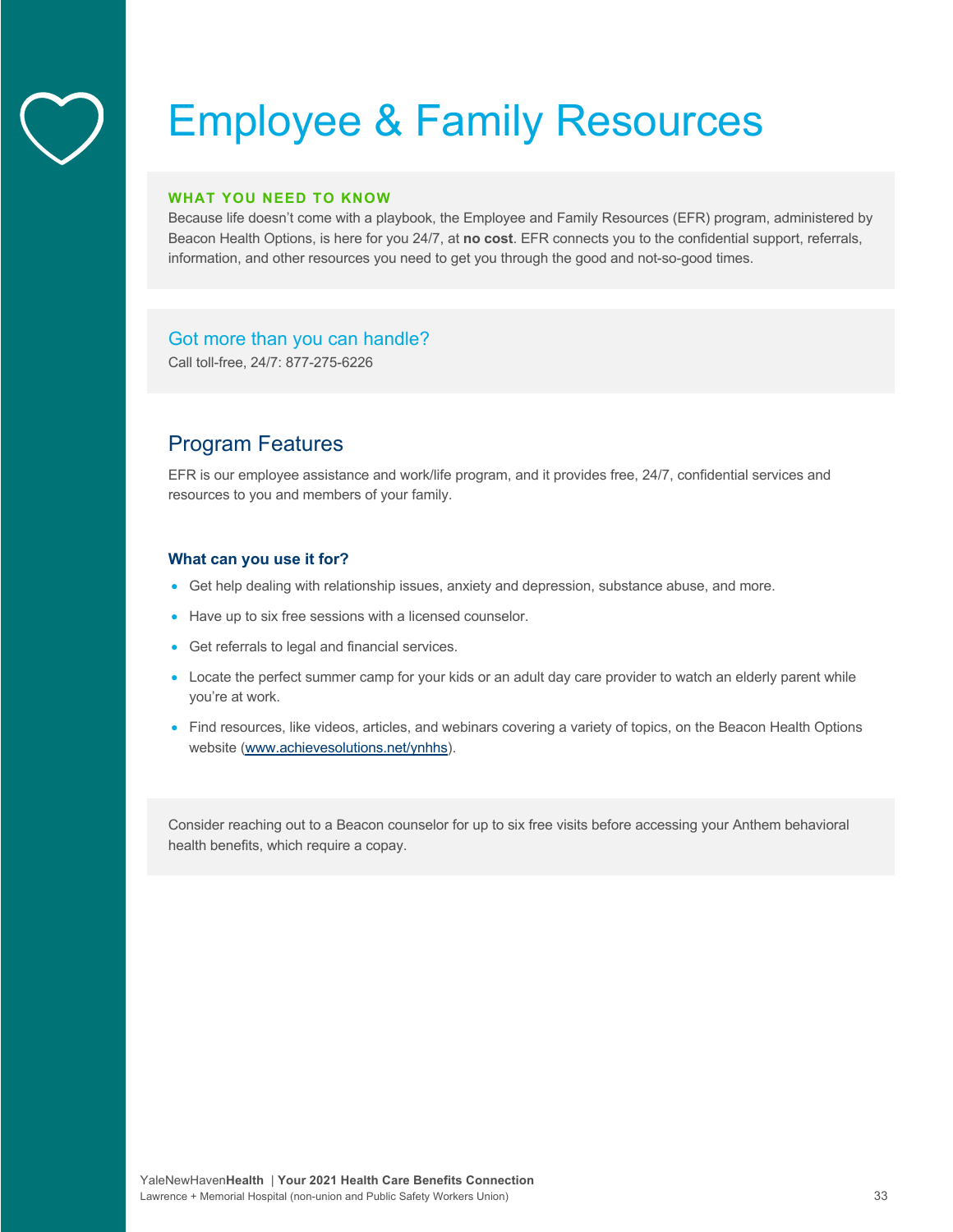# Education Support for Children

#### **WHAT YOU NEED TO KNOW**

When your child needs extra learning support or help taking that next educational leap, connect with the experts at Bright Horizons for free guidance and resources that address their unique needs.

## Special Needs Help

If your child is having trouble focusing, lagging behind developmentally, or struggling with social skills, you'll find personalized help from a compassionate Bright Horizons Special Needs™ advisor. You can also watch webinars to learn what you need to successfully guide and advocate for your child's education.

## College Advising

For students preparing to apply to college, there's College Coach. Offering expert guidance on the college admissions and financial aid process, college admissions consultants can help your child identify best-fit schools and review college admission essays.

To get started, visit Bright Horizons (clients.brighthorizons.com/ynhhs).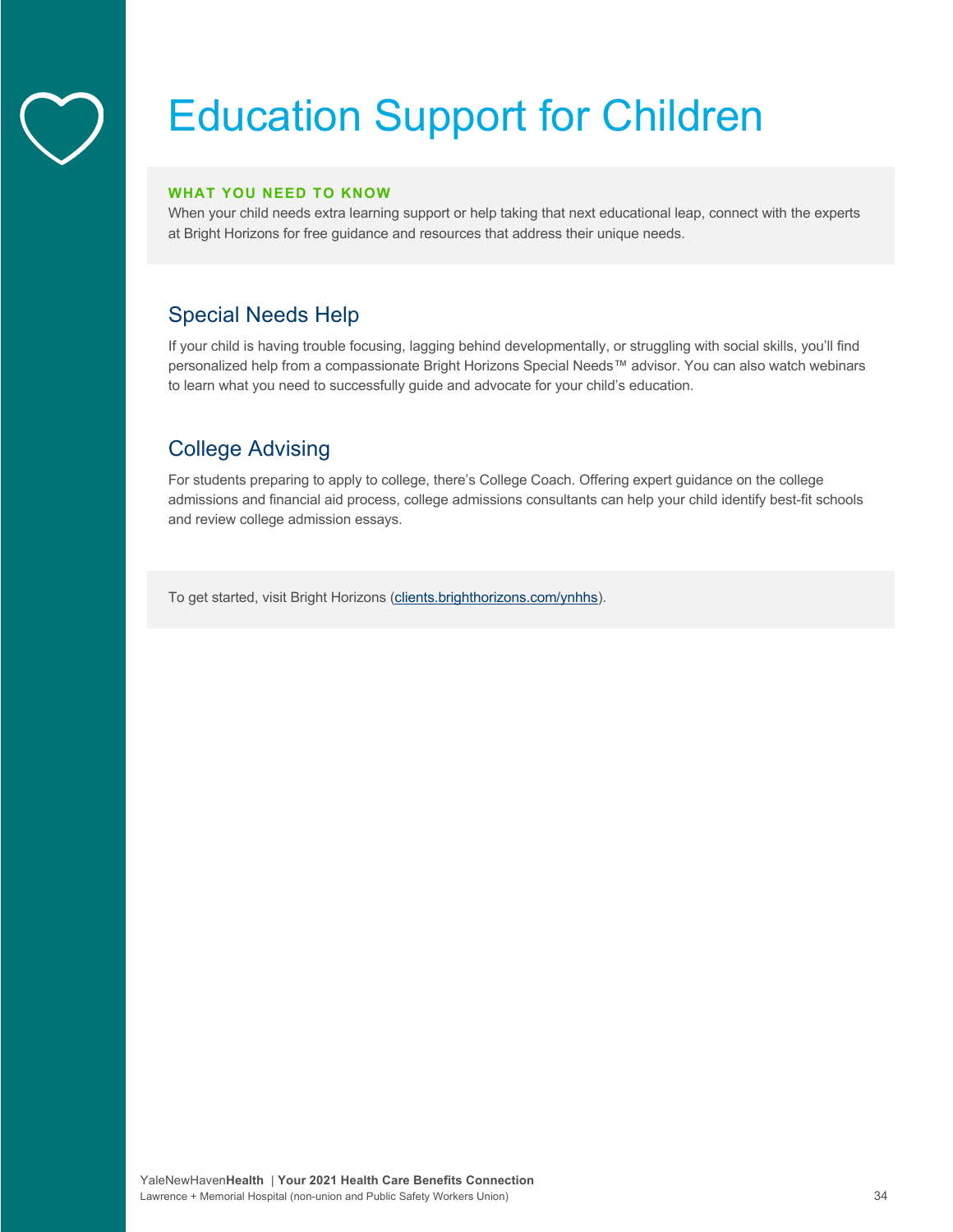## Dependent Care FSA

#### **WHAT YOU NEED TO KNOW**

Setting aside pretax dollars in a Dependent Care Flexible Spending Account (FSA) can help you save on child and adult day care expenses. The Dependent Care FSA covers eligible dependent care expenses, including child and adult day care while you work, and preschool, summer camp, and before- and after-school programs.

## How It Works

When you elect your benefits as a new employee or during annual open enrollment, you choose your FSA contribution level for the calendar year (up to \$5,000 if you and your spouse file joint tax returns; \$2,500 if you file separately).

You'll need to elect your contribution level during open enrollment each year (as long as you have an FSA), because FSA elections don't roll over from year to year.

Your pretax paycheck contributions are deposited directly into your Dependent Care FSA, which is administered by HSA Bank.

## Managing Your Dependent Care FSA

You set up and manage your FSA on the HSA Bank website (www.hsabank.com) or via the mobile app. You have the option to pay dependent care expenses directly from your FSA, with your HSA Bank debit card, or submit receipts and be reimbursed for expenses you pay out of pocket.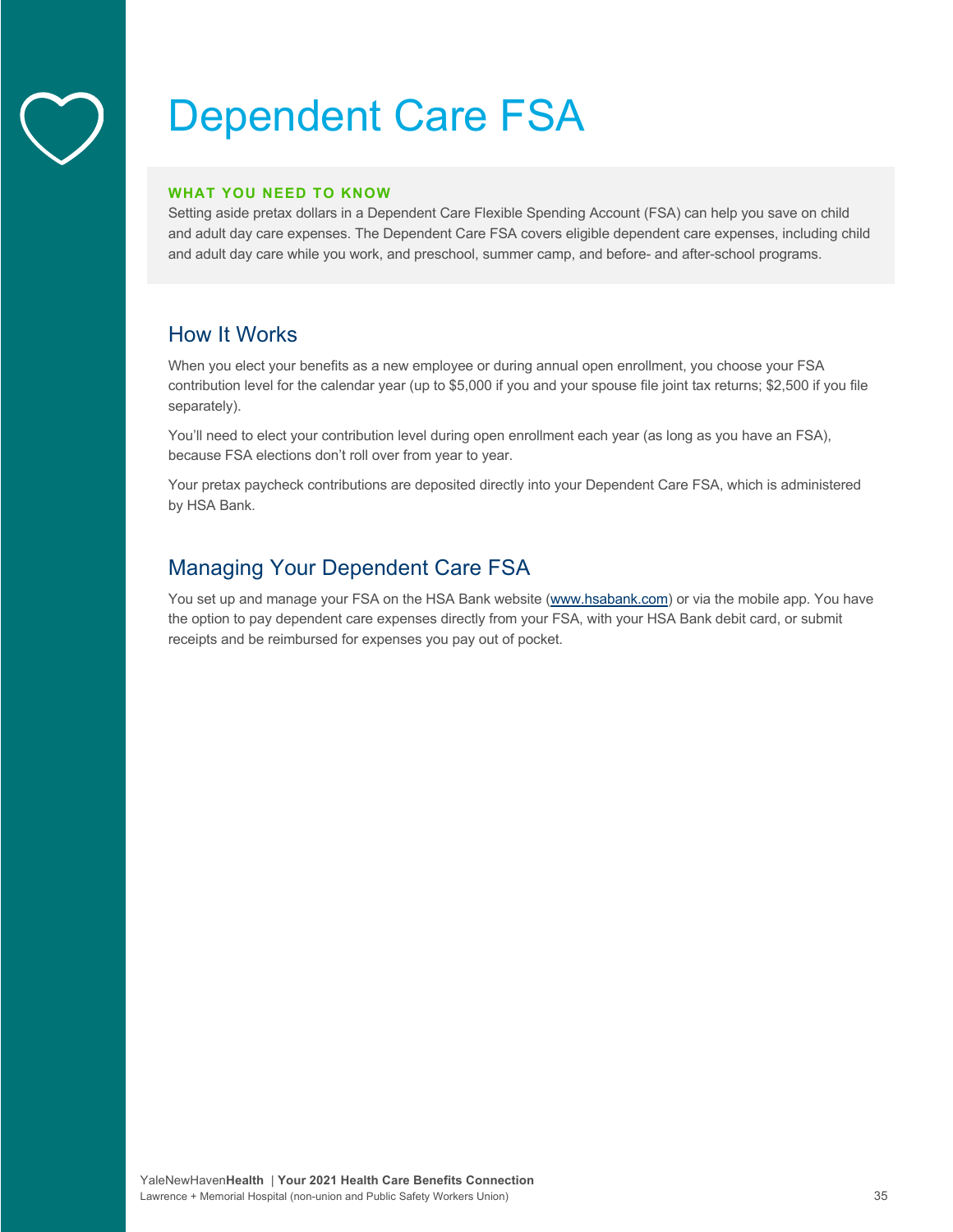

## **Contacts**

### **Enrolling & Benefits Information**

**HRConnect** Monday–Friday, 7:30 a.m. to 5 p.m. ET 844-543-2147 203-200-3838 (fax) ynhhs.org/hrconnect

#### **Medical Benefits**

Anthem Blue Cross and Blue Shield 844-412-2983 www.anthem.com/

COBRA bswift 866-365-2413 ynhhsbenefits.com

**Telehealth OnDemand** 833-483-5363 ynhhs.org/ondemand

LiveHealth Online 888-548-3432 livehealthonline.com/

#### **Prescription Drug Benefit**

CVS Caremark 800-776-1355 www.caremark.com

#### **Dental Benefit**

**Cigna** 800-244-6224 my.cigna.com

#### **Vision Benefit**

Vision Service Plan (VSP) 800-877-7195 www.vsp.com

#### **Employee & Family Support Benefits**

Employee assistance and work/life program Beacon Health Options 877-275-6226 achievesolutions.net/ynhhs

Education support for children Bright Horizons For children who need extra help: clients.brighthorizons.com/ynhhs For individual advising: ynhhsbrighthorizons.torchlight.care

College Coach 888-527-3550 ynhh@getintocollege.com passport.getintocollege.com Employer Username: YNHHS Password: Benefits4You

#### **Voluntary Benefits**

YNHHS Voluntary Benefits 866-874-2837 http://ynhhsvoluntarybenefits.com/

#### **Financial Benefits**

Dependent Care FSA Health Care FSA HSA Bank 844-650-8936 866-357-6232 (Spanish) www.hsabank.com Chat 8:30 a.m. – 5 p.m. CT askus@hsabank.com

**PayFlex** (for 2020 FSA claims) 844-729-3539 www.payflex.com

Disability and family/ medical leave Equitable (Disability) 866-274-9887 equitable.com

Family/medical leave The Hartford (FMLA) 888-301-5615 www.thehartford.com/employeebenefits/employees

Retirement 403(b) Mutual of America 860-659-3610 www.mutualofamerica.com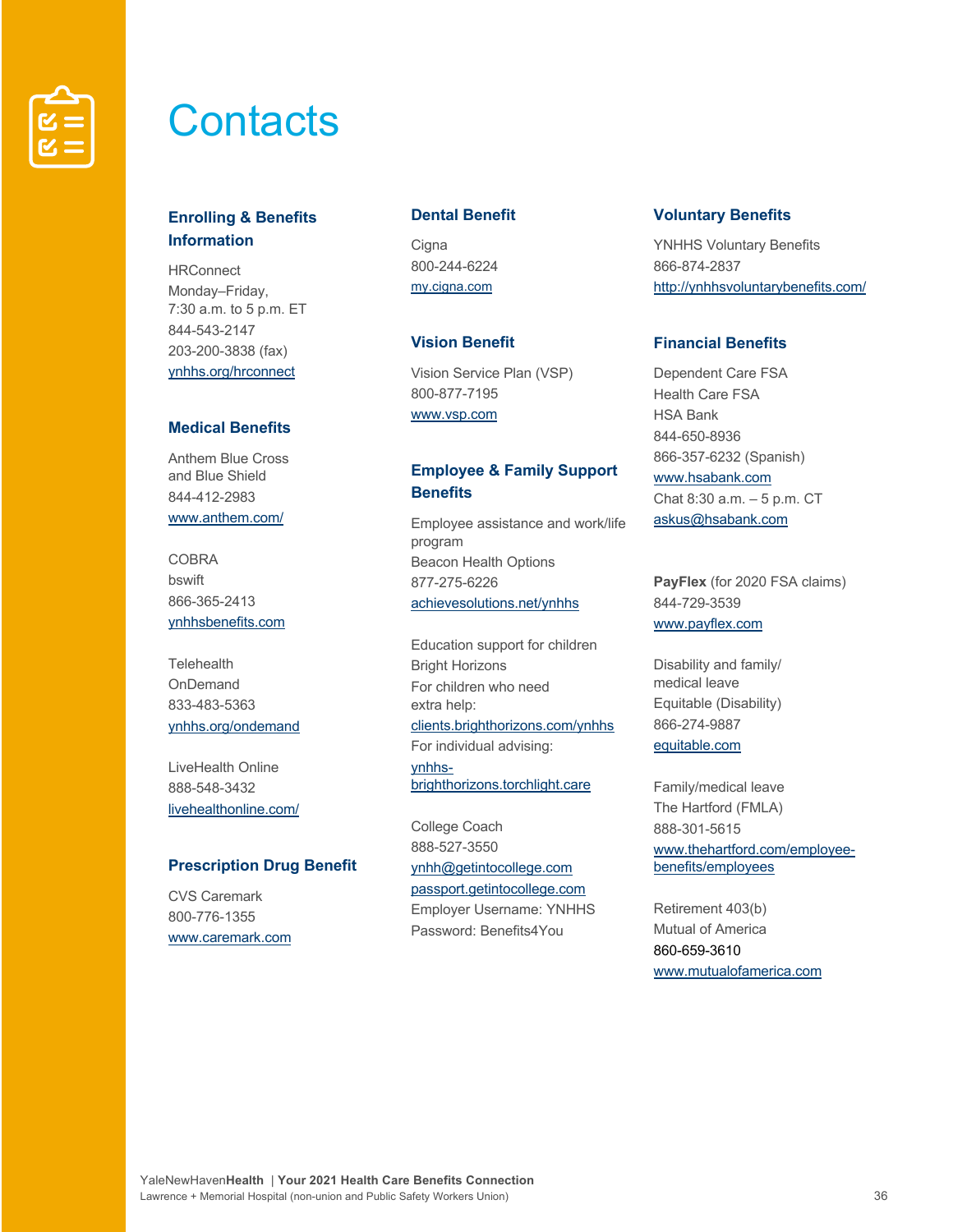

## Terms to Know

#### **Claims Administrator**

The insurance company or third party that reviews, approves, and pays benefits claims.

#### **Coinsurance**

Once you've met your annual deductible, coinsurance is the percentage of costs you'll pay out of pocket for services covered by your plan (until you meet your out-of-pocket maximum for the year).

#### **Copay**

The fixed amount you pay for an in-network service.

#### **Deductible**

The amount you must pay for covered health services each year before the plan begins to pay its share of costs. The deductible may not apply to some services, including preventive care, in-network doctor visits, and services billed by a YNHHS facility.

Each family member covered under the plan must meet the deductible each calendar year. The deductible does not include copays, amounts exceeding the maximum allowable amount (MAA), prescription drug expenses, or expenses not covered by the plan.

Example: The individual deductible for the High-Deductible Health Plan is \$2,000. When **two covered members** of your family have each met their \$2,000 deductible, the \$4,000 family deductible for the year will have been met. After you meet the deductibles, the plan will pay its share of costs for all covered family members during that calendar year.

#### **Dependent Children Over Age 26**

You can continue coverage for your fully handicapped dependent child past the child's 26th birthday only if you submit proof within 31 days of the child's 26th birthday that the child is disabled. Coverage will end in the following situations: when your child is no longer handicapped, if you do not provide proof of continued disability, if you fail to have any required exam for that child, or when dependent coverage terminates for any other reason.

#### **Diagnostic Care**

Specific care and/or procedures that help a doctor investigate symptoms or test results and make a diagnosis.

Example: You typically receive preventive care during an annual checkup. If a preventive screening yields an abnormal result, you may receive diagnostic care to determine why.

#### **Health Reimbursement Account (HRA)**

An account offered in conjunction with the HDHP for employees enrolled in Medicare or TRICARE. Your employer contributes to your HRA. As you receive services throughout the year, you pay out of pocket for expenses like coinsurance, copays, and other services, and then get reimbursed from your HRA up to the amount of your existing balance. Unlike an HSA, the HRA is not portable; you can't take it with you if you leave your employer or change medical plans.

#### **Health Savings Account (HSA)**

A special account that's typically paired with a high-deductible health plan (HDHP). You and/or your employer contribute to the account, and you can use these funds to cover qualified healthcare expenses, including your annual deductible, copays, and coinsurance. Annual contributions for individuals and families are set by the IRS;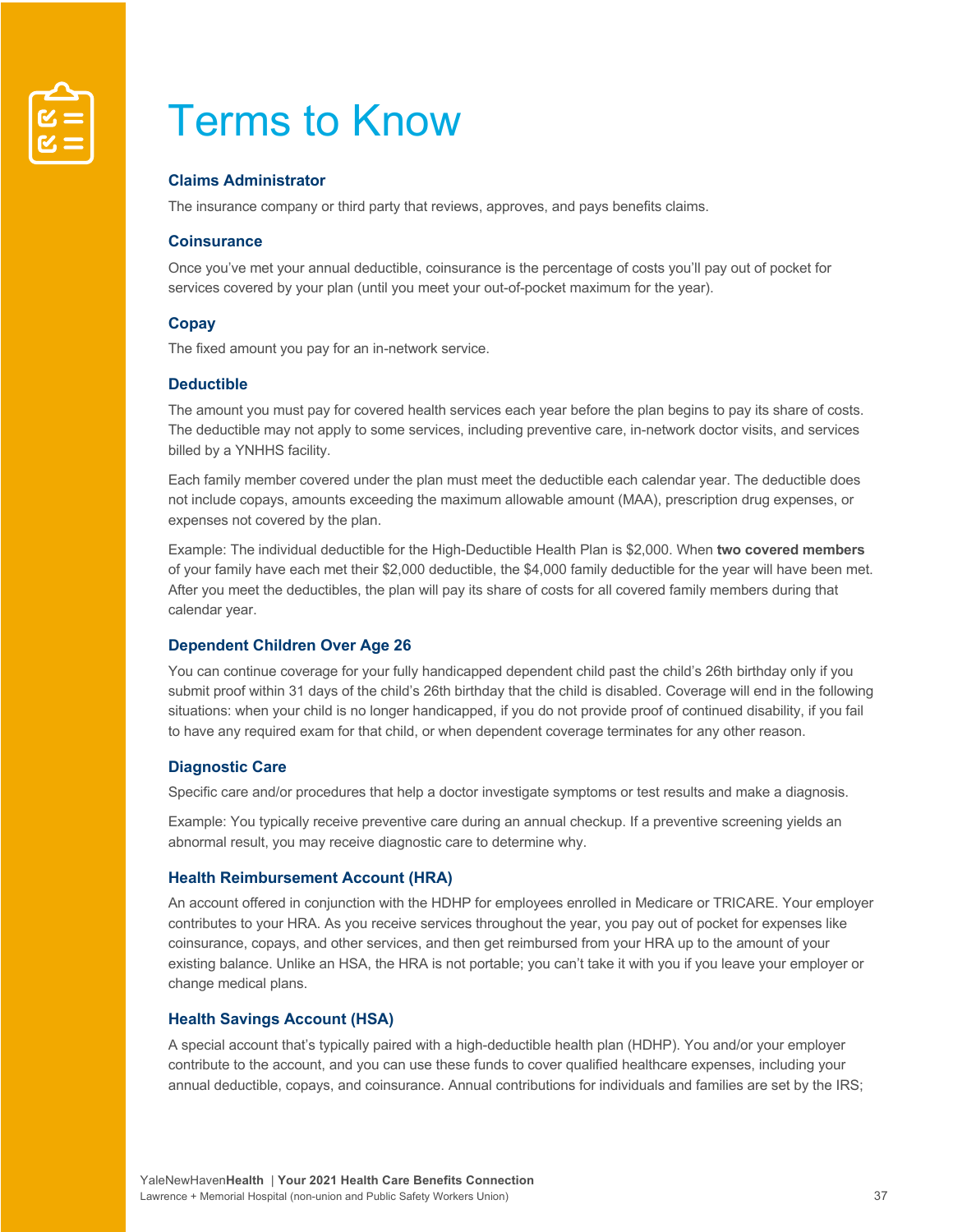

for 2021, you can contribute up to \$3,600 if you have individual coverage, and up to \$7,200 if you cover others, too. The money in your HSA is yours to use into retirement, even if you change plans or employers.

#### **High-Deductible Health Plan (HDHP)**

A health plan with a higher annual deductible than most PPO plans, but it doesn't begin to share the costs for covered services until you meet the \$4,000 annual deductible. To help you cover these costs, you can use funds in the Health Savings Account (HSA) or Health Reimbursement Account (HRA) that's paired with your HDHP.

#### **In-Network Provider**

The facilities, providers, and suppliers that Anthem Blue Cross and Blue Shield has contracted with to provide health care services. The L+M High-Deductible Health Plans use Anthem's National PPO Provider Network; the YNHHS Medical Plan offers two different in-network provider networks:

- 1. The Signature network (YNHHS Medical Plan only) includes: YNHHS facilities/hospitals, PCP's from NEMG, Community Medical Group (CMG), Yale Medicine (YM), WestMed in CT, Trinity Health of New England hospitals and affiliated physicians. Also included are specialists from YM, NEMG, CMG and Trinity Health, and those credentialed at YNHHS.
- 2. Anthem Preferred Provider Organization (PPO) includes providers and facilities in Anthem's Century Preferred Network.

#### **Maximum Allowable Amount (MAA)**

The maximum amount that Anthem will pay for a covered service or the billed charge—whichever is lower. Applies to out-of-network services only.

#### **Out-of-Network Provider**

Any provider or facility that has not contracted with Anthem Blue Cross and Blue Shield and is not part of Anthem's Century Preferred Network. Anthem will pay up to the MAA for these services, and all claims will be subject to applicable deductibles and coinsurance.

#### **Out-of-Pocket Costs**

Any cost or fee that you pay for medical services, prescription drugs, or medical supplies. These include your annual deductible, and copays and coinsurance.

#### **Out-of-Pocket Maximum**

The most you will pay in a calendar year for medical or prescription drug expenses. Once the out-of-pocket maximum has been met, the play pays 100% of covered expenses for the covered person or family for the remainder of the calendar year, including copays and expenses that are applied toward the annual deductible.

The out-of-pocket maximum does not include benefit reductions due to failure to precertify, covered expenses paid at 100%, expenses exceeding the MAA, expenses not covered by the plan, or employee premium contributions.

#### **Preferred Provider Organization (PPO)**

Doctors, hospitals, and other providers who have agreed to negotiated fees with Anthem. Typically, you'll pay less than you would for services from a non-PPO provider.

#### **Preventive Care**

Screenings, annual checkups, and patient counseling to prevent illness, disease, or other health problems. Under the Affordable Care Act (ACA), all health plans must cover certain preventive health services at no cost to the patient. Some prescription drugs are also considered preventive under the ACA and are covered at 100%.